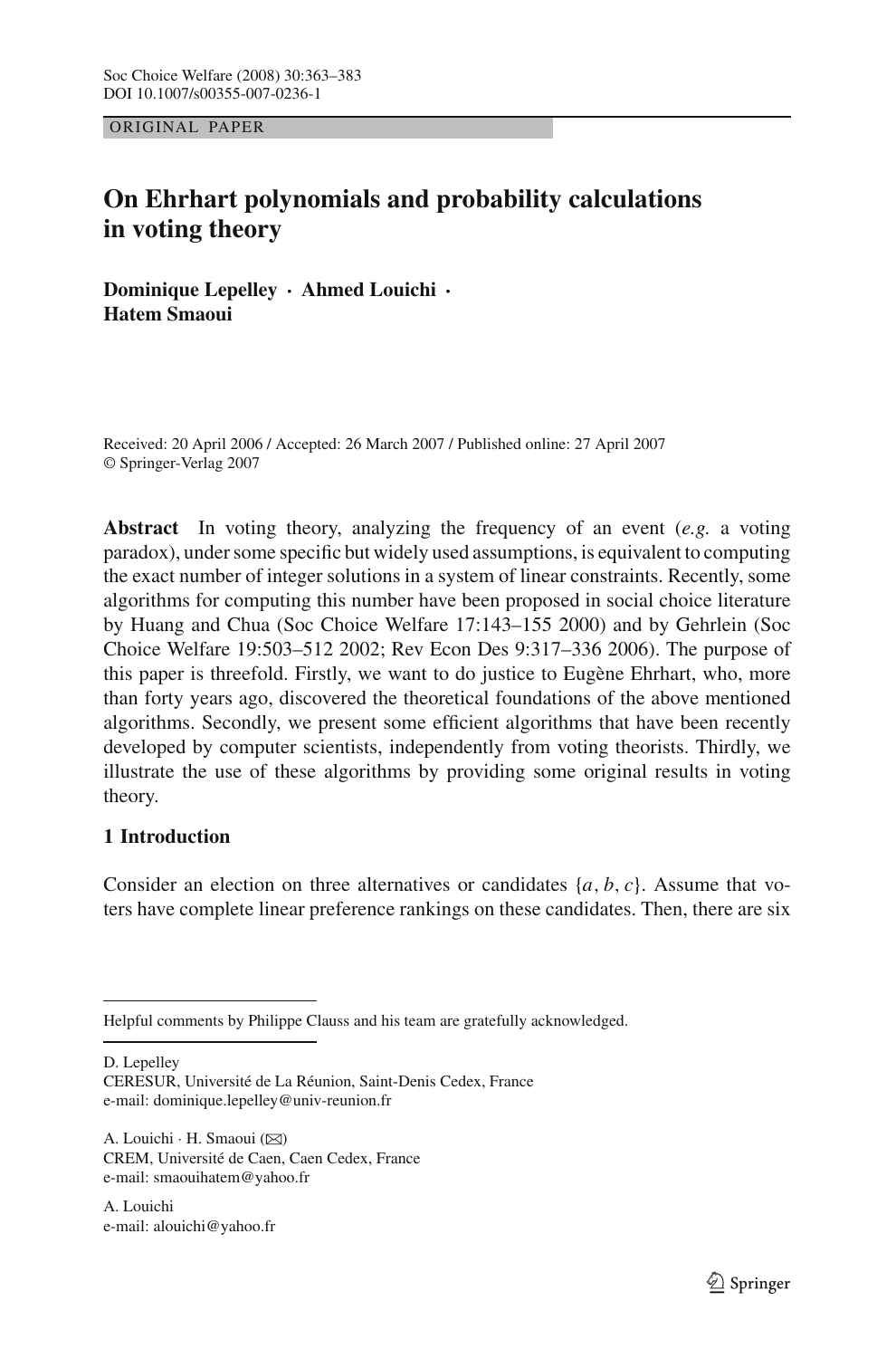possible preference orders that voters might have:

$$
abc \quad (n_1) \quad acb \quad (n_2) \quad bac \quad (n_3) \quad bca \quad (n_4) \quad cab \quad (n_5) \quad cba \quad (n_6)
$$

Here,  $n_i$  denotes the number of voters with the associated preference ranking on candidates. For *n* voters, we then have  $\sum_{i=1}^{6} n_i = n$ , and any such combination of  $n_i$ 's is referred to as a voting situation, or simply as a situation. In order to compute the probability that some event takes place, it is often assumed in the social choice literature that all voting situations are equally likely to occur. It is the so-called *Impartial Anonymous Culture* (IAC) condition, first explicitly introduced by Gehrlein and Fishburn (1976). Under this assumption, computing the desired probability amounts to evaluating the number of situations corresponding to the voting event under consideration. Typically, the voting events can be described by a system of linear constraints with rational coefficients. For example, the event "candidate  $a$  is the Condorcet winner<sup>1</sup>" corresponds to  $n_1 + n_2 + n_3 > n_4 + n_5 + n_6$  and  $n_1 + n_2 + n_5 > n_3 + n_4 + n_6$ . As the  $n_i$ 's must be integers, the problem is then to compute the number of integer solutions of a system of linear (in)equalities. Recently, Huang and Chua (2000) and Gehrlein (2002) have proposed in *Social Choice and Welfare* some new methods for computing the number of situations exhibiting a particular voting event. These methods are based on the fundamental result (proved in Huang and Chua 2000) that the number of integer solutions of a system of linear constraints can be represented by a polynomial in *n* with periodic coefficients.

We have very recently realized that this result is more than 40 years old and is due to Ehrhart  $(1962)$ .<sup>2</sup> Ehrhart's theory is very general and provides solid theoretical foundations for the IAC probability calculations. We strongly believe that the knowledge of this theory can be useful for all social choice theorists interested in probability calculations. To give a brief overview of Ehrhart's theory is the first objective of the present paper.<sup>3</sup>

We have also discovered that numerous studies exist in applied mathematics and in the computer science literature that propose and analyze different ways for computing the number of integer solutions of a set of linear constraints. Some of them are based on Ehrhart's theory; others make use of new theoretical developments. The second purpose of this paper is to present the two main algorithms that can be implemented.

Finally, we will illustrate the use and the efficiency of these algorithms by providing some new and original probability representations.<sup>4</sup>

<sup>&</sup>lt;sup>1</sup> A Condorcet winner exists as a candidate who could beat every other candidate on the basis of pairwise majority rule.

 $2$  It turns out that, in mathematics, a polynomial with periodic coefficients is called an "Ehrhart polynomial".

<sup>&</sup>lt;sup>3</sup> After having submitted this paper to SCW, we became aware of an independent and interesting work by Wilson and Pritchard (2006) which presents probability calculations based on Ehrhart's theory. In our view, this coincidence constitutes an additional proof of the importance and usefulness of this approach.

<sup>&</sup>lt;sup>4</sup> The reader not interested in technical aspects may directly consult this part of the paper (Sect. 3).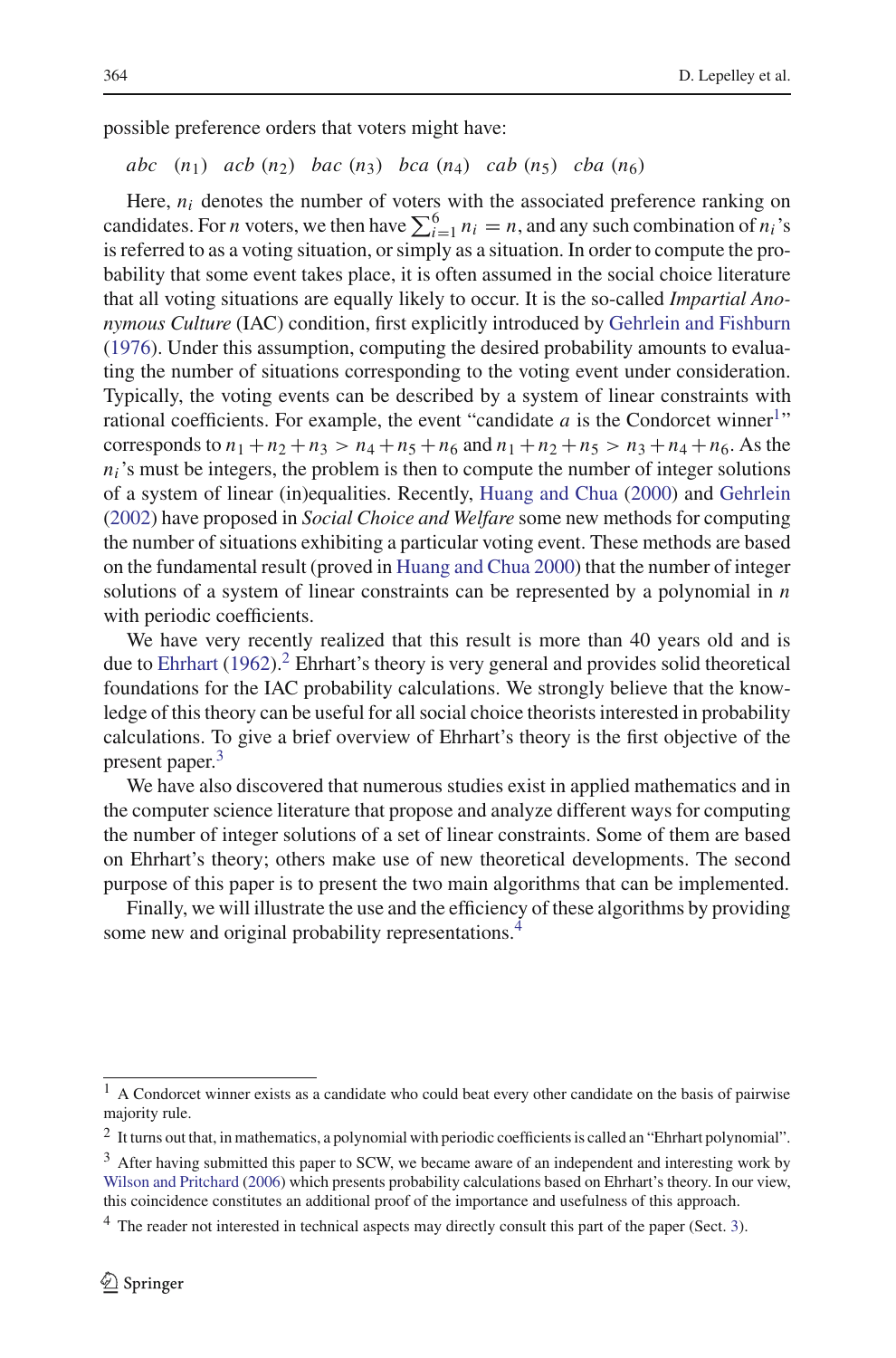### **2 Ehrhart polynomials and their computation**

How can one calculate the number of points with integer coordinates in a set *S* described by a finite system of linear constraints with rational coefficients? Frequently, this problem appears as an important step in a wide variety of topics in pure and applied mathematics. The first fundamental contribution in this area is due to the work of the French mathematician *Eugène Ehrhart* (1906−2000).5 He considered the special case when the linear constraints depend on a single positive parameter *n* and showed that the number of points with integer coordinates in *S* can be represented by a polynomial in *n* with periodic coefficients. Before presenting more details on Ehrhart's theory and recent advances in this domain, it is convenient to introduce some notations and terminology.

Let  $\mathbb{R}^d$  be the Euclidean *d*-space of all *d*-tuples  $\mathbf{x} = (x_1, \ldots, x_d)$  of real numbers. The integer lattice  $\mathbb{Z}^d$  is the subset of  $\mathbb{R}^d$  consisting of points with integer coordinates (for short, called lattice points or integer points). A rational polyhedron of dimension *d* is a set  $P \subset \mathbb{R}^d$  that is the solution of a finite system of linear inequalities with integer coefficients:<sup>6</sup>

$$
P = \{ \mathbf{x} \in \mathbb{R}^d : A\mathbf{x} \le b \}
$$

where *A* is an  $m \times d$  integer matrix, *b* an integer vector with *m* components and *m* the number of independent linear inequalities. The inequality  $A\mathbf{x} \leq b$  is understood component-wise. Usually, the polyhedron is bounded and called a polytope. The extremal points of a polytope are called its vertices. A lattice polytope is a polytope with integer vertices. It is clear that the problem of counting lattice points that satisfy a finite set of linear constraints with rational coefficients is now equivalent to counting lattice points inside a given rational polyhedron.

## 2.1 Ehrhart's theory

Let *P* ⊂  $\mathbb{R}^d$  be a *d*-dimensional rational polytope. For an integer parameter *n* ≥ 1, define the dilation of *P* by *n* as the polyhedron  $nP = \{nx : x \in P\}$ . Geometrically, this can be interpreted as dilating *P* while leaving the angles and proportions fixed. Consider the function  $L(P, n) = |nP \cap \mathbb{Z}^d|$  of the variable *n*, that describes the number of lattice points that lie inside the dilation *n P*. Ehrhart (1962) inaugurated the systematic study of general properties of this function by proving in particular, that it can be represented by a polynomial in  $n$  when  $P$  is a lattice polytope and by a finite family of polynomials called *quasi-polynomials* or *Ehrhart polynomials*, in the general case.

<sup>5</sup> For a short biography, see the tribute written by Philippe Clauss in honor of E. Ehrhart: http://icps.ustrasbourg.fr/∼clauss/Ehrhart.html.

<sup>&</sup>lt;sup>6</sup> *P* could be not full–dimensional (this is the case when the linear system describing the polyhedron contains equalities). However, without loss of generality, *P* can be assumed to be full-dimensional (Verdoolaege et al. 2004b).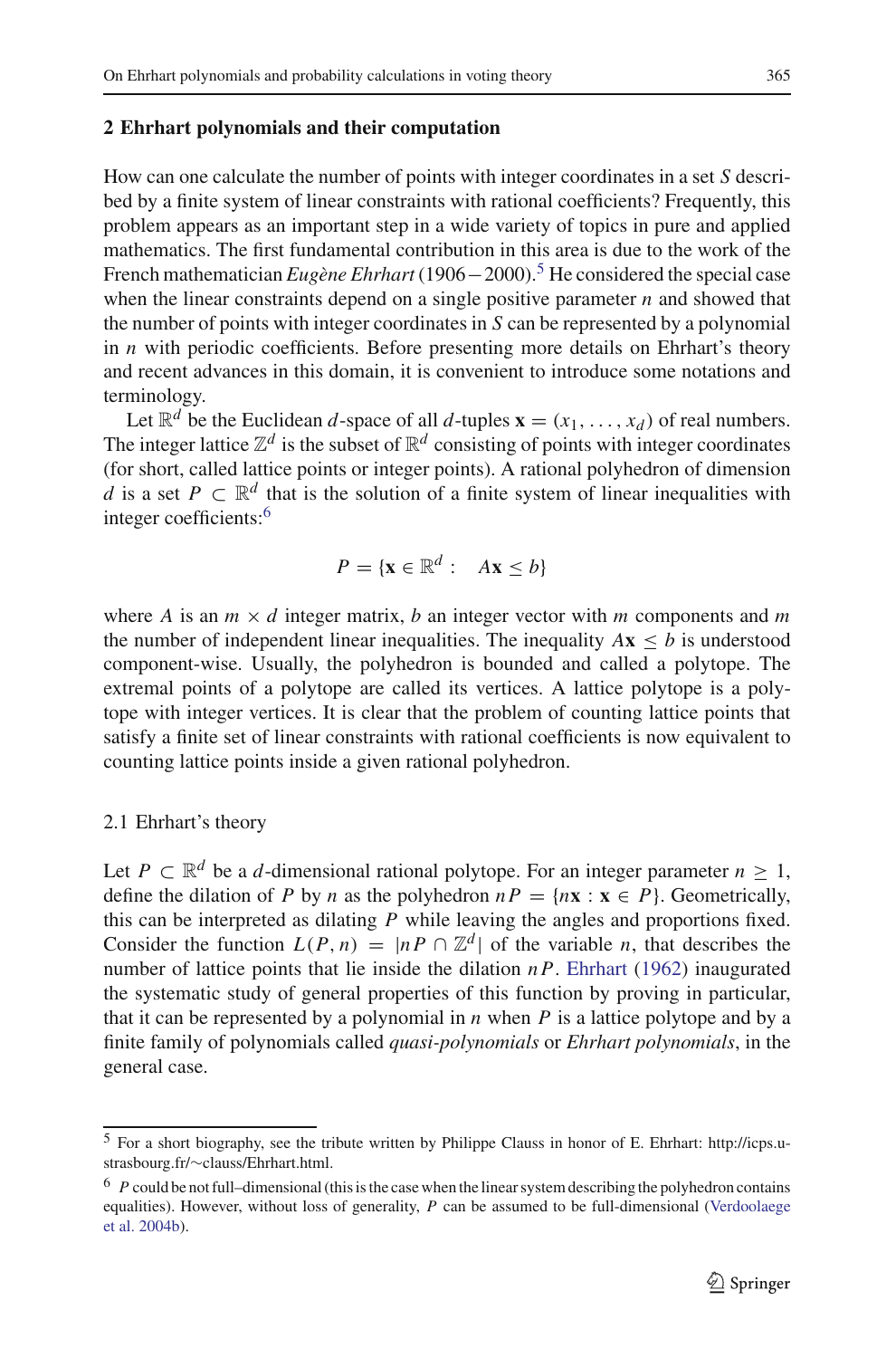**Definition 2.1** A function  $f: \mathbb{Z} \to \mathbb{Q}$  is a (univariate) quasi-polynomial of period q if there exists a list of *q* polynomials  $g_i$  ( $0 \le i < q$ ) such that  $f(n) = g_i(n)$  if  $n \equiv i$ mod *q*.

Instead of representing a quasi-polynomial by a long list of polynomials, Ehrhart (1977) uses the practical concept of periodic numbers.

**Definition 2.2** A rational periodic number  $U(n)$  is a function  $U: \mathbb{Z} \to \mathbb{Q}$ , such that there exists a period *q* such that  $U(n) = U(n')$  whenever  $n \equiv n' \mod q$ .

The possible values of  $U(n)$  are usually made explicit by a list of q rational numbers enclosed in square brackets.

*Example 2.1*  $U(n) = \left[\frac{1}{2}, \frac{3}{4}, 1\right]_n$  is a periodic number with period  $q = 3$ ,  $U(n) = \frac{1}{2}$ if *n* ≡ 0 mod 3, *U*(*n*) =  $\frac{3}{4}$  if *n* ≡ 1 mod 3 and *U*(*n*) = 1 if *n* ≡ 2 mod 3.

**Definition 2.3** A (univariate) quasi-polynomial *f* of degree *d* is a function  $f(n) =$  $c_d(n)n^d + \cdots + c_1(n)n + c_0(n)$  where the  $c_i(n)$ 's are rational periodic numbers. The period *q* of a quasi-polynomial is the least common multiple (*lcm*) of the periods of its coefficients.

*Example 2.2*  $f(n) = \frac{1}{4}n^2 + [\frac{1}{2}, \frac{3}{4}, 1]_n n + [0, \frac{1}{3}]_n$  is a quasi-polynomial of degree 2 and period 6.

We can now formulate Ehrhart's main theorem.

**Theorem 2.1 (**Ehrhart) *Let P be a rational polytope. The function L*(*P*, *n*) *representing the number of integer points in the dilation n P is given by a degree-d quasipolynomial. The coefficient of the leading term is independent of n and is equal to the Euclidean volume of P. The period of the quasi-polynomial is a divisor of the lcm of the denominators of the vertices of n P. When P is a lattice polytope, L*(*P*, *n*) *is given by a single polynomial.*

*Example 2.3* Consider the following parametric system:

$$
(S_n) \begin{cases} x_1 + x_2 \leq 3n \\ 2x_1 \\ x_1 \leq 5n \\ x_2 \geq 0 \end{cases}
$$

The number of integer solutions of  $S_n$  is the number of integer points inside the dilation  $nP$  of the polytope:

$$
P = \{(x_1, x_2) \in \mathbb{R}^2 | x_1 \ge 0, x_2 \ge 0, x_1 + x_2 \le 3, 2x_1 \le 5\}
$$
 (Fig. 1)

The vertices of *nP* are:  $(0, 0)$ ,  $(\frac{5n}{2}, 0)$ ,  $(0, 3n)$  and  $(\frac{5n}{2}, \frac{n}{2})$ . Hence, by Theorem 2.1,  $L(P, n)$  is a quasi-polynomial of degree 2, it has the general form:  $\alpha n^2 + [\beta_1, \beta_2]_n n +$  $[\gamma_1, \gamma_2]_n$ .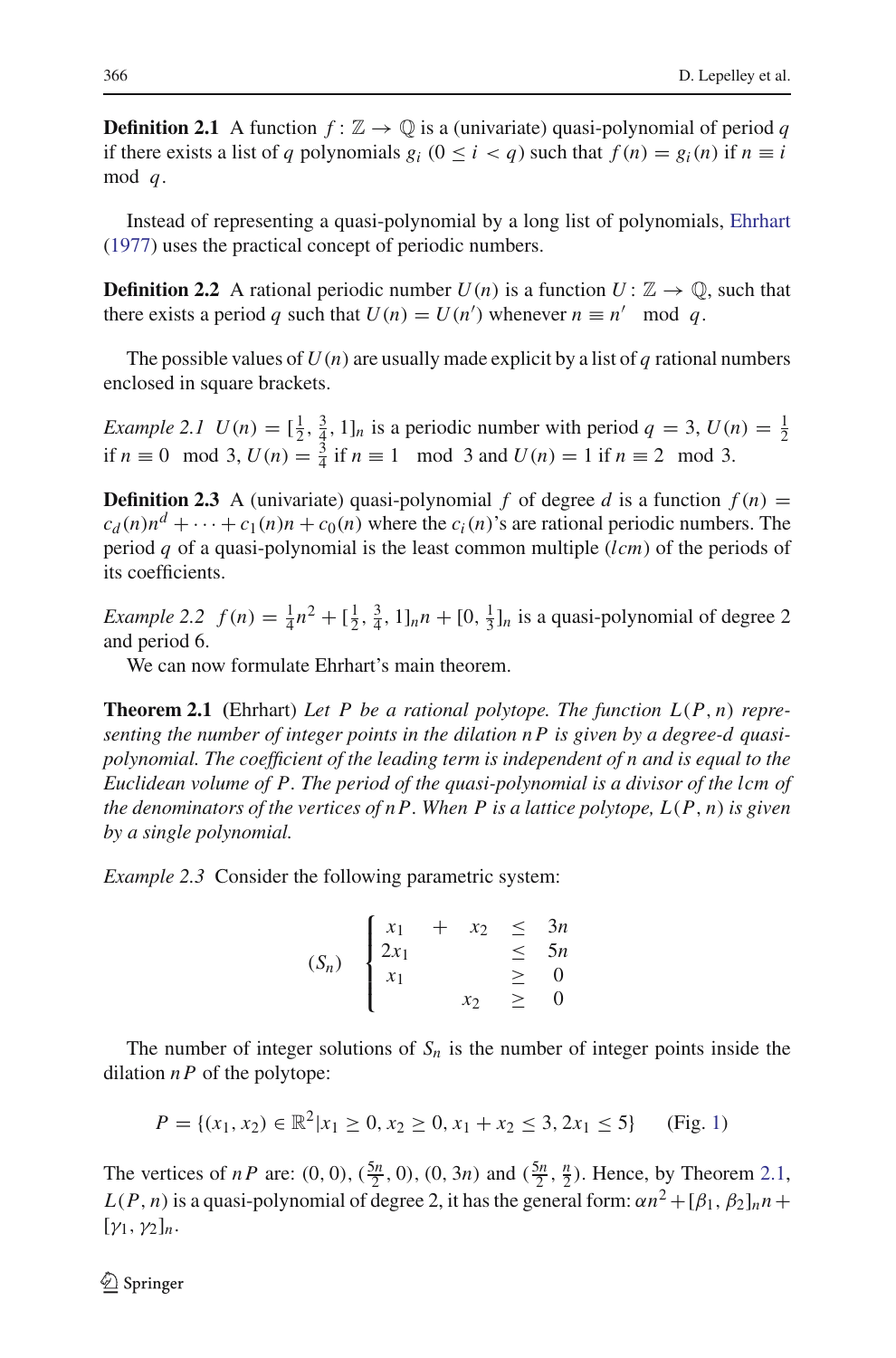#### **Fig. 1** Integer points in P



It should be mentioned that if the above theorem is compared with the theoretical result obtained by in Huang and Chua (2000), it turns out that these results are essentially identical. However, the seminal work of Ehrhart is more general and involves more information about the coefficients and the period of the quasi-polynomial representing the  $L(P, n)$  function. In their paper, Huang and Chua also suggested an algorithm for computing periodic coefficients. This algorithm (further refined and improved by Gehrlein 2002) is based on the classical technique of interpolation. Currently, there exist two general methods for computing Ehrhart polynomials: Clauss's algorithm (1998) and the parameterized Barvinok's algorithm (2004). The Huang– Chua algorithm can be considered as a particular case (with a single parameter) of Clauss's method that we present now.

### 2.2 Interpolation method and Clauss's generalization

Ehrhart polynomials have many applications concerning computer science. Their use in this area was initiated by Clauss and Loechner (1996). They were the first to propose a method for computing the quasi-polynomial's coefficients. Based on the information provided by Theorem 2.1, the algorithm counts the number of lattice points for a set of fixed values of the parameter and then calculates the quasi-polynomial through interpolation.

*Example 2.4* Consider once again the system  $(S_n)$  from Example 2.3. To find the unknown values of  $L(P, n)$  coefficients, five independent linear equations on  $\alpha$ ,  $\beta$ *i* and  $\gamma_i$  (*i* = 1, 2) can be obtained by counting the number of lattice points in *nP* for fixed values of *n* in [0, 4]. This initial counting  $(L(P, 0) = 1, L(P, 1) = 9, L(P, 2) =$ 27,  $L(P, 3) = 52$ ,  $L(P, 4) = 88$ ) allows us to construct a system of linear equalities for which the solutions are the desired coefficients. Resolving this system, we obtain:  $L(P, n) = \frac{35}{8}n^2 + \left[\frac{17}{4}, 4\right]_n n + \left[1, \frac{5}{8}\right]_n.$ 

In order to apply the above technique to a larger class of problems associated with counting lattice points, Clauss et al. (1997) extended Ehrhart's result to parameterized polytopes with any number of integer parameters.

**Definition 2.4** A rational *d*-dimensional parameterized polyhedron is a set of real vectors defined by parametric linear inequalities:  $P_p = \{x \in \mathbb{R}^d : Ax \leq Cp + b\}$ , where *A* and *C* are integer matrices, *b* is an integer vector and **p** a vector of *r* integer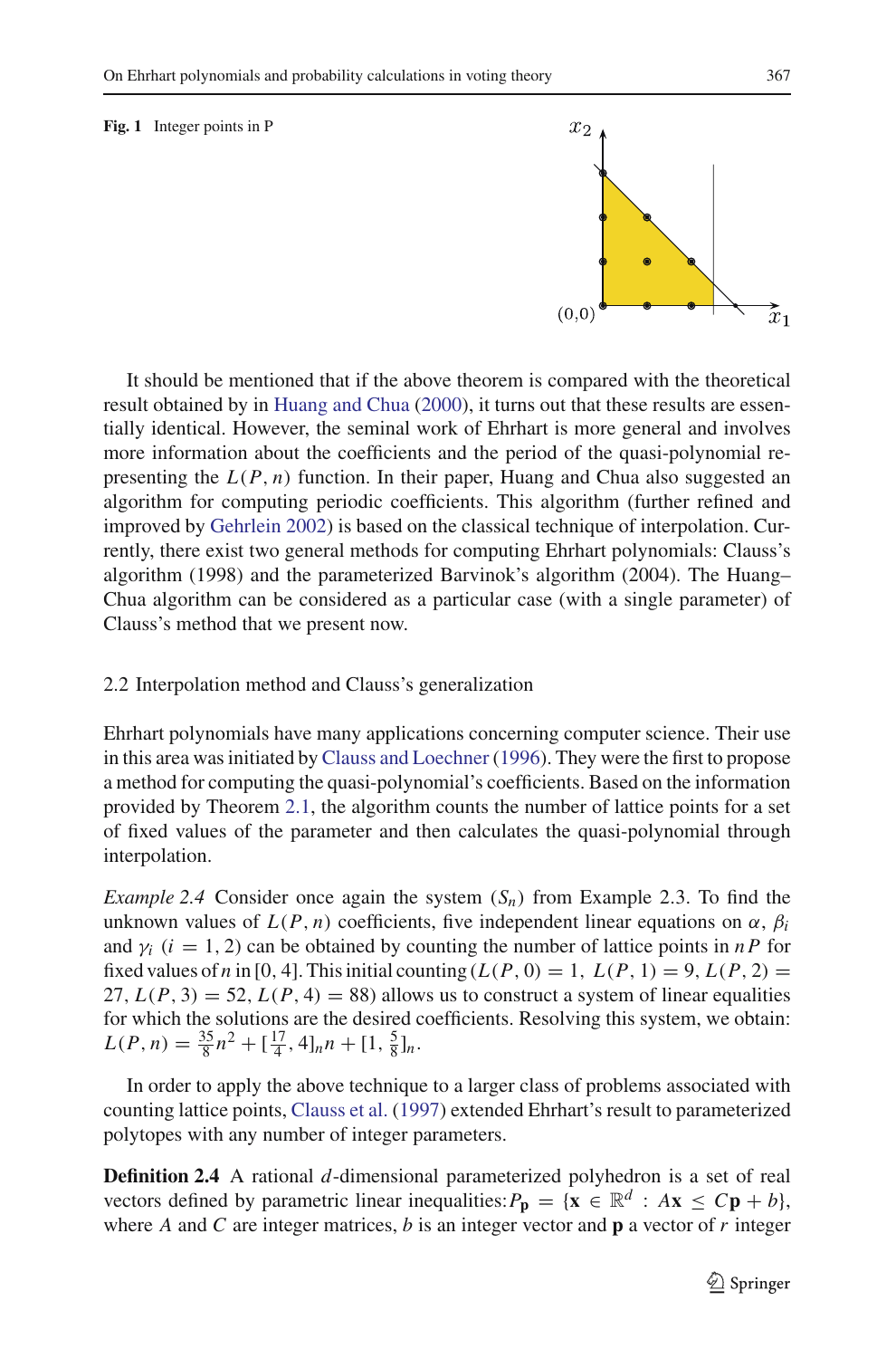**Fig. 2** Parameterized polytope  $(for n = 1, m = 3)$ 

**Fig. 3** Validity domains

parameters. When  $P_p$  is bounded for each value of  $p$ , it will be called a parametric polytope.<sup>7</sup>

Note that the coordinates of the vertices of a parametric polytope are affine functions of its parameters. Each vertex exists only if **p** belongs to a subset of the parameter domain N*r*. Subsets where the vertices have stable expressions are called *validity domains* (see Example 2.7 and Figs. 2 and 3, further).

Before presenting Clauss's generalization of Ehrhart's theorem, we need to extend the concept of periodic number and quasi-polynomial.

**Definition 2.5** Let  $\mathbf{p} = (p_1, \ldots, p_r)$  be an *r*-dimensional parameter vector. An *r*dimensional periodic number  $U(P)$  is a function  $U: \mathbb{Z}^r \to \mathbb{Q}$  such that there exist periods  $q = (q_1, \ldots, q_r) \in \mathbb{N}^r$  such that  $U(\mathbf{p}) = U(\mathbf{p}')$  whenever  $p_i \equiv p'_i \mod$  $q_i(1 \le i \le r)$ . The *lcm* of all  $q_i$ 's is called the period of  $U(\mathbf{p})$ .

The multidimensional periodic numbers are usually represented by a look-up table.

*Example 2.5*  $\left[ [1, \frac{1}{2}]_{p_2}, [0, \frac{3}{2}]_{p_2}, [-1, \frac{1}{4}]_{p_2} \right]_{p_1}$  is a 2-periodic number with a period equal to 6 ( $q = (3, 2)$ ).  $U(n, m) = (-1)^{n-m}$  is a 2-periodic number with periods  $q =$ (2, 2). It can be represented by  $U(n, m) = \begin{bmatrix} 1 & -1 \\ -1 & 1 \end{bmatrix}_{n,m} = \begin{bmatrix} [1, -1]_m, [-1, 1]_m \end{bmatrix}_n$ 

Note that the matrix array notation works well for 2-dimensional periodic numbers, whereas the notation with square brackets works for all dimensions.



 $\overline{7}$  Note that if  $\mathbf{p} = (n, \ldots, n)$  and  $b = (0, \ldots, 0)$ , then  $P_{\mathbf{p}} = nP$ .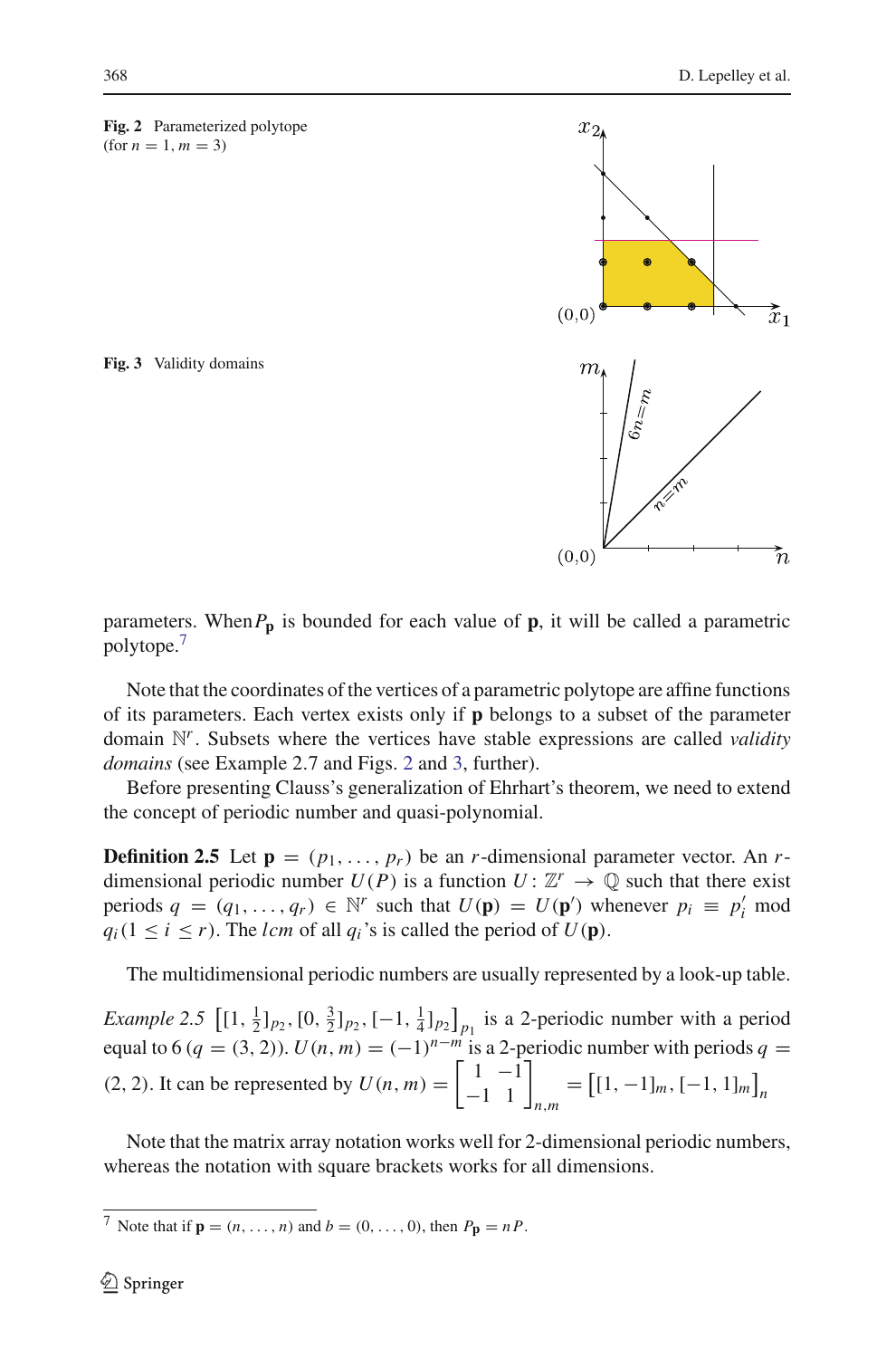**Definition 2.6** A multivariate quasi-polynomial is a polynomial in  $r$  variables  $p_1, \ldots, p_r$  such that each coefficient is a multidimensional periodic number on a subset of  $\{p_1, \ldots, p_r\}$ . The period of a multivariate quasi-polynomial is the *lcm* of the periods of its coefficients.

*Example 2.6* Consider the quasi-polynomial

$$
f(n,m) = \frac{-1}{8}n^2 - \frac{-1}{8}m^2 + \frac{3}{2}nm + \left[\left[\frac{11}{4}, \frac{5}{4}\right]_m, \left[\frac{5}{2}, 1\right]_m\right]_n^2 + \left[\frac{1}{4}, \frac{1}{2}\right]_m^2 m + \left[\left[1, \frac{5}{8}\right]_m, \left[\frac{5}{8}, \frac{1}{4}\right]_m\right]_n.
$$

It is a quasi-polynomial with period 2 in variables *n* and *m*.  $f(n, m)$  can be expressed as a quasi-polynomial in *n*, with periodic coefficients being periodic linear expressions in *m*:

$$
-\frac{1}{8}n^2 + \left[ \left( \frac{3}{2}m + \left[ \frac{11}{4}, \frac{5}{4} \right]_m \right), \left( \frac{3}{2}m + \left[ \frac{5}{2}, 1 \right]_m \right) \right]_n n
$$
  
+ 
$$
\left[ \left( -\frac{1}{8}m^2 + \left[ \frac{1}{4}, \frac{1}{2} \right]_m m + \left[ 1, \frac{5}{8} \right]_m \right), \left( -\frac{1}{8}m^2 + \left[ \frac{1}{4}, \frac{1}{2} \right]_m m + \left[ \frac{5}{8}, \frac{1}{4} \right]_m \right) \right]_n.
$$

**Theorem 2.2 (Clauss)** *The enumerator function E*(*P***p**) *that describes the number of lattice points in a d-dimensional parametric polytope P***<sup>p</sup>** *can be represented by a finite set of multivariate quasi-polynomials of degree d in* **p***, each valid on a different validity domain. The period of the quasi-polynomial in a given validity domain divides the lcm of the denominators that appear in the expression defining the vertices on this domain.*

Using Theorem 2.2, Clauss and Loechner have developed a general method to count lattice points in a parametric polytope.<sup>8</sup> Their method is based on the knowledge of the structure of the solution; the implemented algorithm consists of the following steps:

- 1. Compute the validity domains and the parametric coordinates of the vertices.<sup>9</sup>
- 2. For each validity domain, since the general form of the associated quasipolynomial is known:
	- (a) Count the number of points for some initial values of the parameters;
	- (b) Solve a system of linear equations of which the solutions are the quasipolynomial coefficients.

<sup>8</sup> It is worth noticing that Gehrlein (2006a) has recently proposed a method, called EUPIA2, to compute quasi-polynomials for the specific case of two parameters. The algorithm developed by Clauss and Loechner generalizes in some sense Gehrlein's EUPIA2.

<sup>9</sup> The parametric vertices are computed by the Loechner-Wilde algorithm implemented in Loechner (1999), Loechner and Wilde (1997).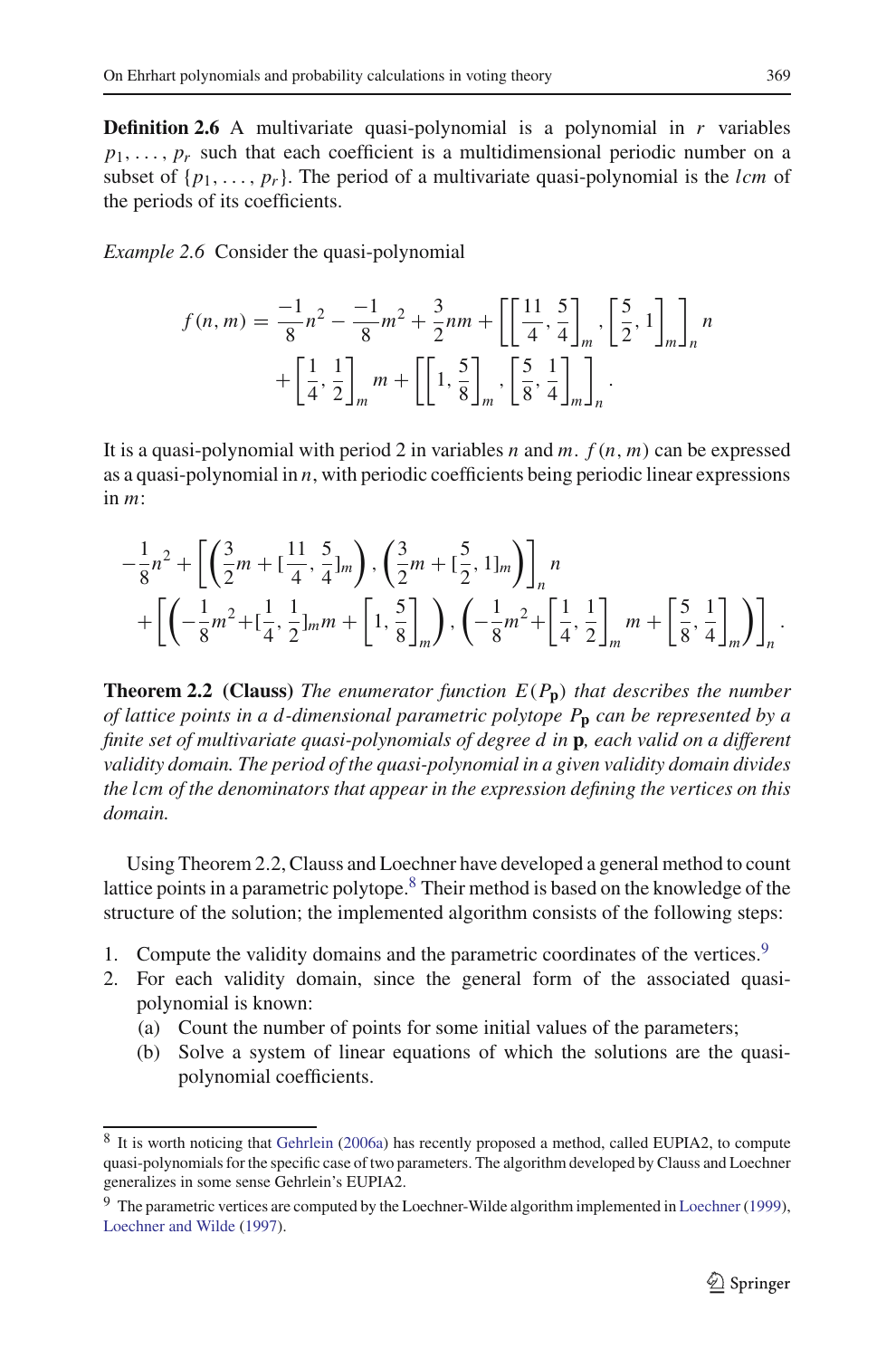*Example 2.7* We modify the system in Example 3 by introducing a second parameter (*m*) and adding a supplementary constraint:

$$
\begin{cases}\n x_1 + x_2 \leq 3n \\
 2x_1 \leq 5n \\
 x_1 \leq x_2 \leq m \\
 x_2 \geq 0\n\end{cases}
$$

Applying Clauss's algorithm to compute the enumerator function, we obtain:

| Validity<br>domain       | Vertices                                                                      | Quasi-polynomial                                                                                                                                                                                                                                                                                                                                                                                                    |
|--------------------------|-------------------------------------------------------------------------------|---------------------------------------------------------------------------------------------------------------------------------------------------------------------------------------------------------------------------------------------------------------------------------------------------------------------------------------------------------------------------------------------------------------------|
| $-6n + m > 0$<br>n > 0   | $(0, 0), (\frac{5n}{2}, 0)$<br>$(0, 3n), (\frac{5n}{2}, \frac{n}{2})$         | $\frac{35}{8}n^2 + [\frac{17}{4}, 4]_n n + [1, \frac{5}{8}]_n$                                                                                                                                                                                                                                                                                                                                                      |
| $6n - m > 0$<br>$-n+m>0$ |                                                                               | $-\frac{1}{9}n^2$<br>$(0,0), (0, \frac{m}{2}), (\frac{5n}{2}, 0)$ $+[(\frac{3}{2}m + [\frac{11}{4}, \frac{5}{4}]_m), (\frac{3}{2}m + [\frac{5}{2}, 1]_m)]_n n$<br>$(3n - \frac{m}{2}, \frac{m}{2}), (\frac{5n}{2}, \frac{n}{2})$ $+ [(-\frac{1}{8}m^2 + [\frac{1}{4}, \frac{1}{2}]_m m + [1, \frac{5}{8}]_m), (-\frac{1}{8}m^2 + [\frac{1}{4}, \frac{1}{2}]_m m$<br>$+[\frac{5}{8}, \frac{1}{4}]_m)$ ] <sub>n</sub> |
| $n-m \geq 0$<br>m > 0    | $(0, 0), (0, \frac{m}{2})$<br>$(\frac{5n}{2}, 0), (\frac{n}{2}, \frac{m}{2})$ | $(\frac{5}{4}m + [\frac{5}{2}, \frac{5}{4}]_m)n$<br>$+[(\frac{1}{2}m + [1, \frac{1}{2}]_m), (\frac{1}{4}m + [\frac{1}{2}, \frac{1}{4}]_m)]_n$                                                                                                                                                                                                                                                                       |

The above interpolation method is the very first algorithm ever developed to compute Ehrhart polynomials. However, it presents some drawbacks. The first limitation concerns the problem of *degenerate domains*: to interpolate a quasi-polynomial of degree *d* in *r* parameters with period  $q = (q_1, \ldots, q_r)$ , the algorithm requires  $\prod^r (d+1)a$ , initial countings. For certain validity domains, it is not always possible  $\prod_{i=1}^{r} (d+1)q_i$  initial countings. For certain validity domains, it is not always possible to find a subregion with  $(d + 1)q_i$  consecutive values in each dimension and then it may be impossible to get a complete set of appropriate instances for interpolation and the algorithm fails to produce a solution.<sup>10</sup> The second problem is related to time complexity.11 The method used for initial countings basically enumerates all points, so if any instance contains a large number of points, the computation time rises accordingly. Moreover, if the periods are large, then the number of instances will be very large and interpolation will take an exponential time (Verdoolaege et al. 2004a,b).

#### 2.3 Barvinok's algorithm

Barvinok (1993, 1999) developed an algorithm that counts integer points inside rational polytopes. This algorithm is time-polynomial in input size when the dimension of the polytope is fixed. We will not explain Barvinok's algorithm in details but we will try to

<sup>&</sup>lt;sup>10</sup> Since the implementation is based on interpolation, it searches for fixed parameter values located in an hyper rectangle. For more details, see Verdoolaege et al. (2004b).

 $11$  Time complexity refers to the function describing the way in which the number of steps required by an algorithm varies with the input size of the problem it is solving.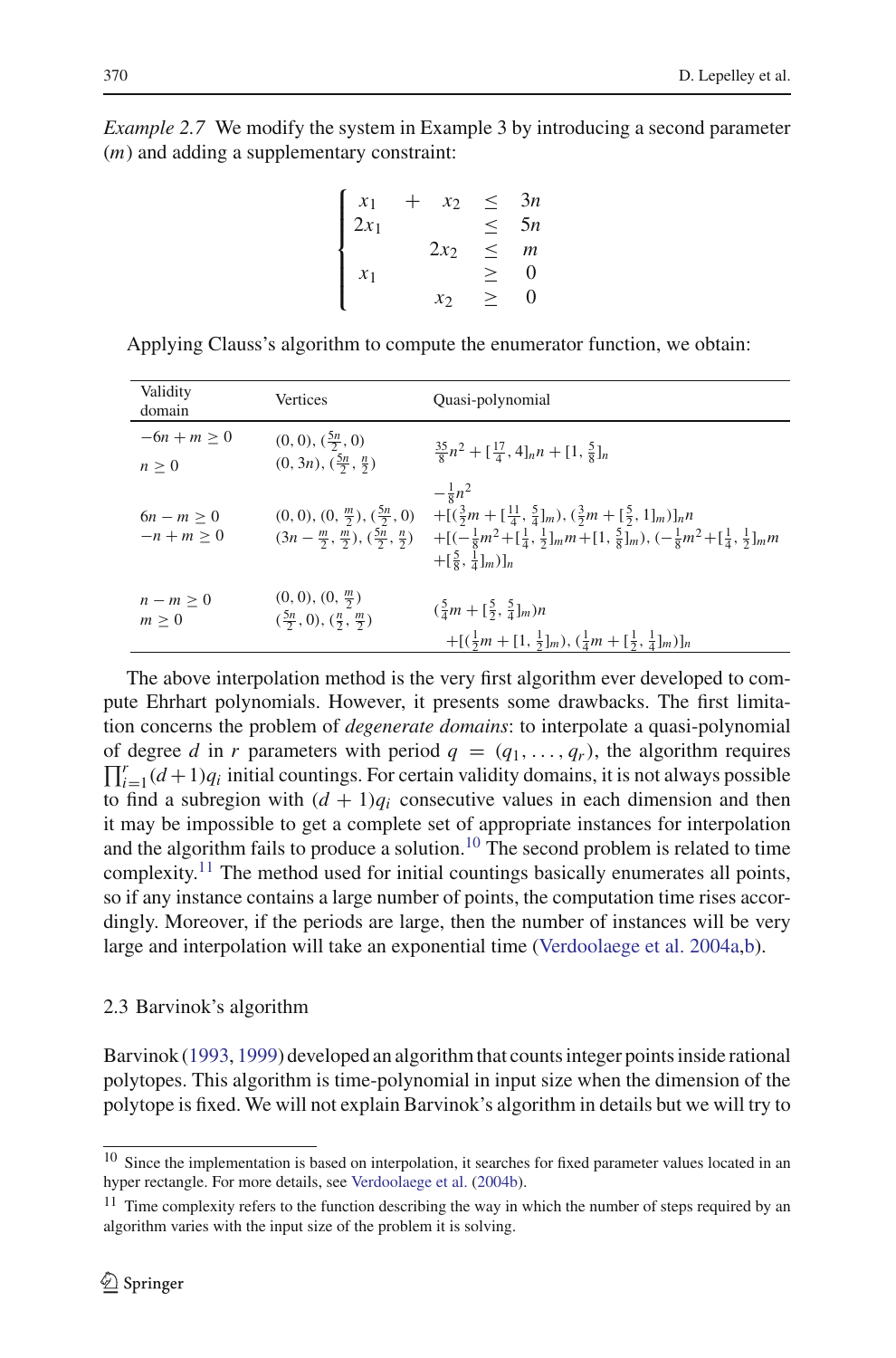give a brief description of its main steps. Given a polyhedron *P*, define the multivariate generating function attached to *P* as:

$$
f(P; \mathbf{x}) = \sum_{\alpha \in P \cap \mathbb{Z}^d} \mathbf{x}^{\alpha} \quad where \quad \mathbf{x}^{\alpha} = x_1^{\alpha_1} \dots x_d^{\alpha_d} \quad with \quad \mathbf{x} = (x_1, \dots, x_d)
$$

Note that if *P* is a polytope, this formal power series is just a (Laurent) polynomial with one monomial per lattice point. Counting the number of integer points  $|P \cap \mathbb{Z}^d|$  is then equivalent to evaluating  $f(P; x)$  at  $x = (1, \ldots, 1)$ . This allows the computation of the generating function as a reasonably short function.

*Example 2.8* Consider the one-dimensional polytope  $P = [0, N]$ . The long polynomial  $f(P; x) = 1 + x + \ldots + x^N$  can be represented by the short rational function  $\frac{1-x^{N+1}}{1-x}$ . Substituting  $x = 1$  in this expression yields a denominator equal to zero, so we must take the limit as *x* approaches 1 (by L'Hospital theorem) and get, as expected,  $f(P; 1) = N + 1$ , the number of integer points in *P*.

In this simple example the basic observation is that the compact expression of the generating function can be obtained by considering the two rays  $K_0 = [0, \infty)$  and  $K_N = (-\infty, N]$ . Their generating functions are:

$$
f(K_0; x) = \sum_{\alpha \ge 0} x^{\alpha} = \frac{1}{1-x}
$$
 and  $f(K_N; x) = \sum_{\alpha \le N} x^{\alpha} = \frac{x^N}{1-x^{-1}}$ 

Adding the two rational function right-hand sides (representing two infinite series) collapses into the rational function representing  $f(P; x)$ :

$$
\frac{1}{1-x} + \frac{x^N}{1-x^{-1}} = \frac{1-x^{N+1}}{1-x}
$$

This is a one dimensional instance of a theorem due to Brion (1998). In order to present this crucial theorem, we need to introduce some more concepts.

**Definition 2.7** A cone with generators  $u_1, \ldots, u_t \in \mathbb{R}^d$  is the set *K* defined by  $K =$  $\sum_{i=1}^{t} \lambda_i u_i : \lambda_i \geq 0$  for all *i* }.

This definition is somewhat restrictive, a cone is defined as the set of all positive combinations of its generators, so it must contain the origin. Given  $v \in \mathbb{Z}^d$ , we will use the notation  $v + pos\{u_i : i = 1, ..., t\}$  to refer to the (shifted) cone defined by:  $K = \{v + \sum \alpha_i u_i : \alpha_i \geq 0\}$ , which is the sum of v and the cone generated by  $u_1, \ldots, u_t$ , also called generators of *K*.

Another important class of cones that have a key role in Barvinok's algorithm is the class of unimodular cones.

**Definition 2.8** A (shifted) cone *K* ⊂  $\mathbb{R}^d$  is unimodular if its generators form a basis of  $\mathbb{Z}^d$ .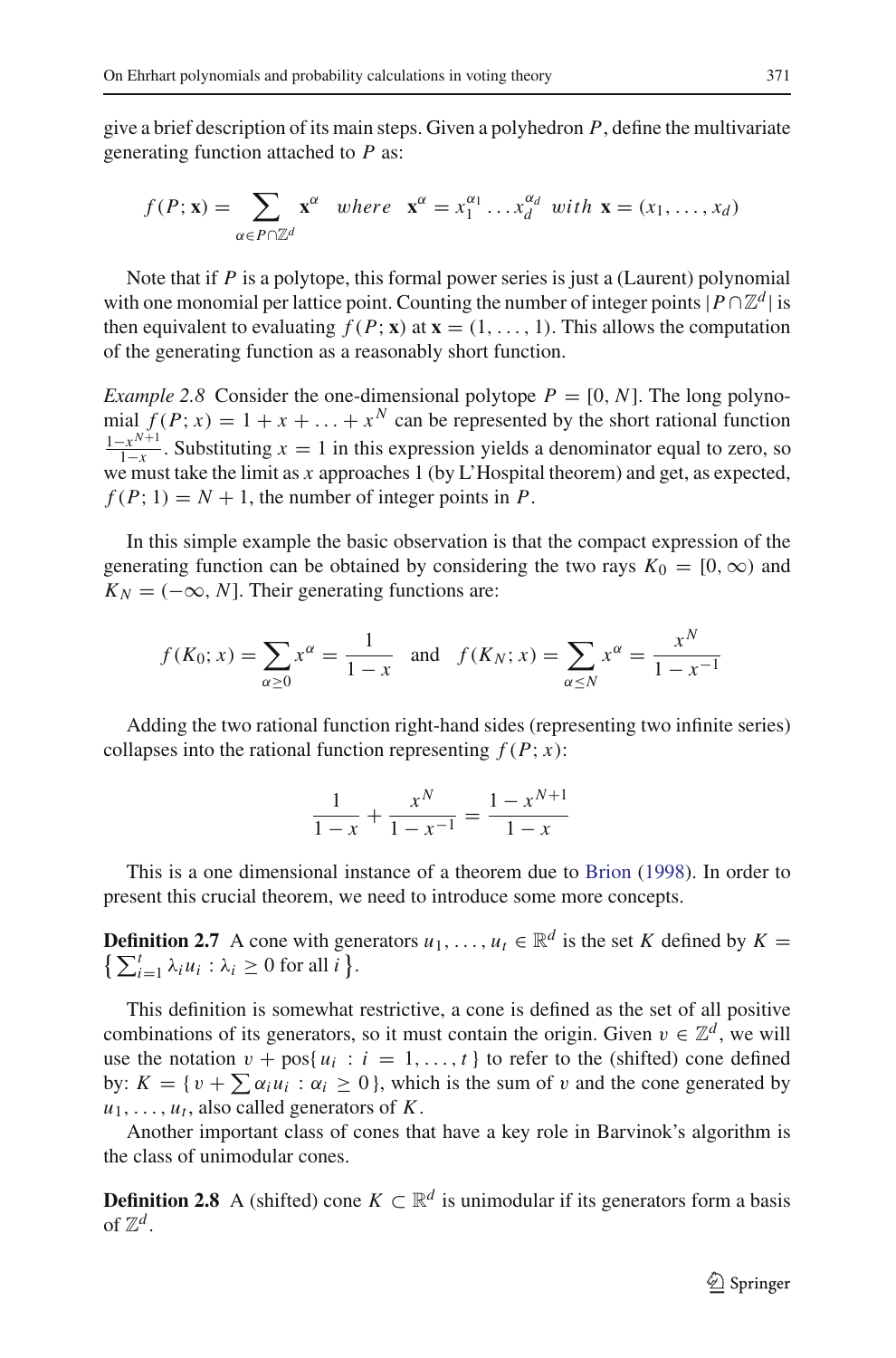Here, by basis of  $\mathbb{Z}^d$ , we mean a set of  $d$  linearly independent integer vectors which generate  $\mathbb{Z}^d$ . The significance of a unimodular cone  $K = v + \text{pos}\{u_i : i = 1, \ldots, t\}$ is that its fundamental half-open parallelepiped  $\Pi = \{v + \sum \alpha_i u_i : 0 \le \alpha_i < 1\}$ contains only one lattice point  $E(v, K)$ , equivalently *K* is unimodular if and only if  $det(u_1,..., u_d) = \pm 1$  (see De Loera et al. (2004)). It can also be shown (Barvinok (1993)) that the generating function of an unimodular cone has a simple and short form:

$$
f(K; \mathbf{x}) = \frac{\mathbf{x}^{E(v,K)}}{(1 - \mathbf{x}^{u_1}) \cdots (1 - \mathbf{x}^{u_d})}
$$
(2.1)

**Definition 2.9** Let *P* be a polyhedron and  $V(P)$  be the vertex set of *P*. The supporting cone  $K(P, v)$  of P at  $v \in V(P)$  is the set  $K(P, v)$  defined by  $K(P, v) = v + \{u \in V(P)\}$  $\mathbb{R}^d$  :  $v + \delta u \in P$  for all sufficiently small  $\delta > 0$ .

Note that using Definition 2.9, the supporting cone of  $K(P, v)$  is not always a cone itself, but it is the (possibly translated) cone defined by the facets touching vertex v. In the above example, the polytope  $P = [0, N]$  has two supporting cones,  $K(P, 0) = [0, \infty)$  and  $K(P, N) = (-\infty, N]$ .

One fundamental step in Barvinok's algorithm is its ability to distribute the computation of  $f(P; \mathbf{x})$  on the vertices of the polytope. This is described by the following Theorem.

**Theorem 2.3 (**Brion) *Let P be a rational polyhedron. Then*

$$
f(P; \mathbf{x}) = \sum_{v \in V(P)} f(K(P, v); \mathbf{x}).
$$

Brion's theorem allows the computation of  $f(P; \mathbf{x})$  by computing the generating functions of the supporting cones of *P*.

*Example 2.9* The quadrilateral *P* from Example 2.3  $(n = 1)$ , has four supporting cones:  $(0, 0) + pos{(1, 0), (0, 1)},$ 

 $(\frac{5}{2}, 0) + \text{pos}\{(-1, 0), (0, 1)\},\$ 

 $(\frac{5}{2}, \frac{1}{2}) + \text{pos}\{(0, -1), (-1, 1)\}\)$ , and

 $(0, 3) + \text{pos}\{(0, -1), (1, -1)\}\}.$  It is easy to see that all these cones are unimodular (determinant  $= \pm 1$ ), the only lattice points belonging to corresponding fundamental half-open parallelepipeds are respectively:  $(0, 0)$ ,  $(2, 0)$ ,  $(2, 1)$ , and  $(0, 3)$  (Fig. 4). Applying Brion's theorem and formula (2.1), we obtain (with  $\mathbf{x} = (x, y)$ ):

$$
f(P; \mathbf{x}) = \frac{1}{(1-x)(1-y)} + \frac{x^2}{(1-x^{-1})(1-y)} + \frac{x^2y}{(1-y^{-1})(1-x^{-1}y)} + \frac{y^3}{(1-y^{-1})(1-x^{-1})}.
$$

 $\circled{2}$  Springer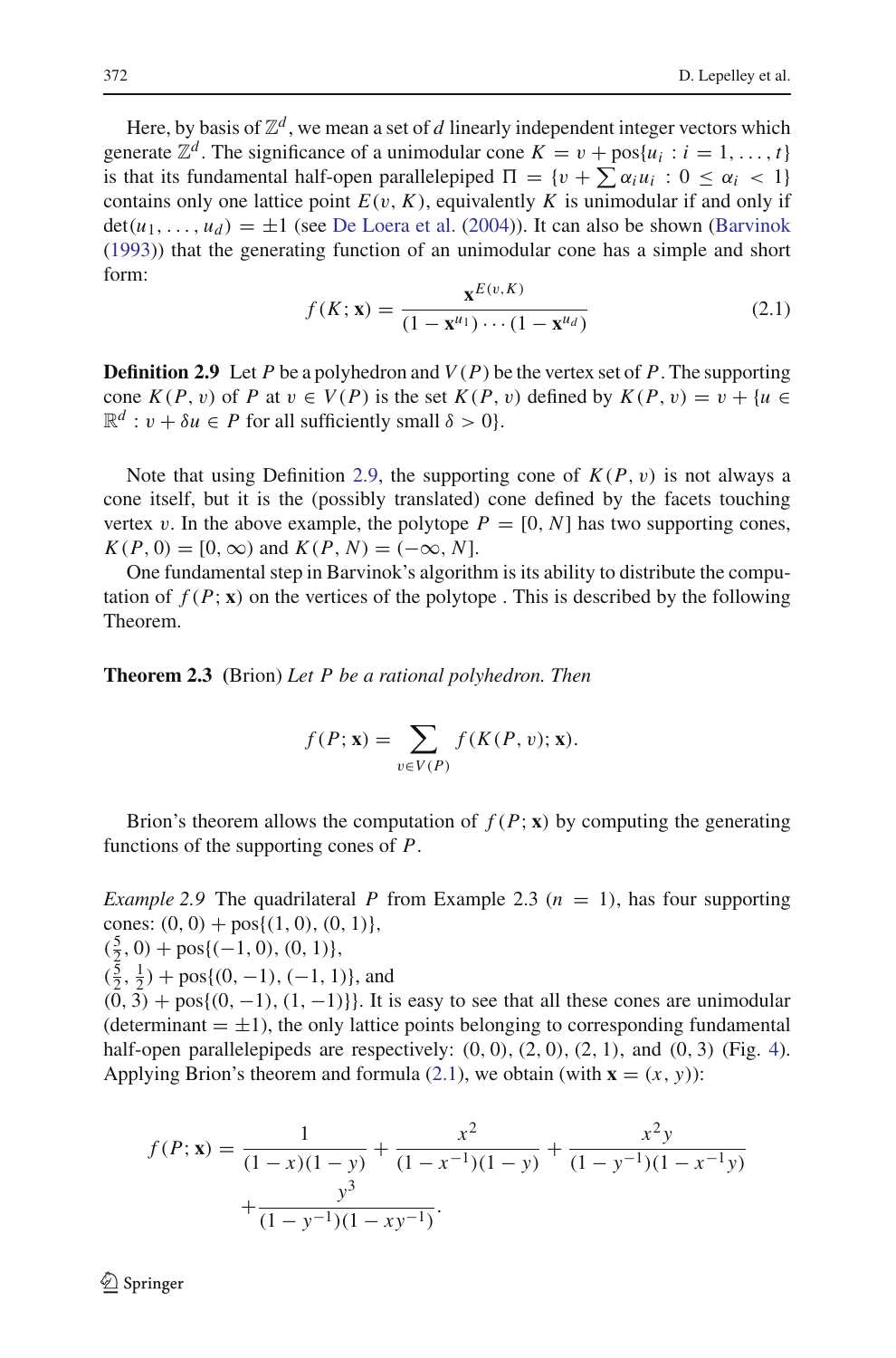**Fig. 4** Generators, supporting cones and half-open parallelepiped



Making the variable substitution<sup>12</sup>  $x = (1 + t)^1$ ,  $y = (1 + t)^2$ , we obtain  $f(P; \mathbf{x})$ as a univariate (Laurent) polynomial:

$$
g(t) = \frac{1}{(1 - (1 + t))(1 - (1 + t)^2)} + \frac{(1 + t)^2}{(1 - (1 + t)^{-1})(1 - (1 + t)^2)}
$$

$$
+ \frac{(1 + t)^4}{(1 - (1 + t)^{-2})(1 - (1 + t)^{-1}(1 + t)^2)}
$$

$$
+ \frac{(1 + t)^6}{(1 - (1 + t)^{-2})(1 - (1 + t)(1 + t)^{-2})}.
$$

Simplifying this expression in order to obtain only positive powers in the denominators and factoring out  $\frac{1}{t^2}$  from each term, we obtain through Taylor expansion:

$$
g(t) = \frac{1}{t^2} \left( \frac{1}{2} - \frac{1}{4}t + \frac{1}{8}t^2 + \cdots \right) + \frac{1}{t^2} \left( \frac{-1}{2} - \frac{5}{4}t - \frac{7}{8}t^2 + \cdots \right) + \frac{1}{t^2} \left( -\frac{1}{2} - \frac{11}{4}t - \frac{49}{8}t^2 + \cdots \right) + \frac{1}{t^2} \left( \frac{1}{2} + \frac{17}{4}t + \frac{127}{8}t^2 + \cdots \right).
$$

Finally, the number of lattice points in the polytope *P* is given by  $|P \cap \mathbb{Z}^2|$  = lim<sub>**x**→(1,1)</sub>  $f(P; \mathbf{x}) = \lim_{t \to 0} g(t) = \frac{1}{8} + \frac{-7}{8} + \frac{-49}{8} + \frac{127}{8} = \frac{72}{8} = 9.$ 

In this easy example, the polytope decomposition is simple since all supporting cones are unimodular. In the general case, one or more supporting cones are not necessarily unimodular. The fundamental idea of Barvinok was to decompose each cone  $K \subset \mathbb{R}^d$  into a (signed) sum of unimodular cones  $K_i \subset \mathbb{R}^d$ :  $[K] = \sum_{i \in I} \epsilon_i [K_i]$ , where [·] denotes the indicator function and  $\epsilon_i \in \{-1, 1\}$  depending whether  $K_i$  is  $\sum_{i \in I} \epsilon_i f(K_i; \mathbf{x})$ . Consequently, the generating function  $f(P; \mathbf{x})$  can be written as a added or subtracted. Via this decomposition, we can write the expression:  $f(K; x) =$ signed sum of short rational functions.

<sup>&</sup>lt;sup>12</sup> The integer vector  $\lambda = (1, 2)$  used in this substitution is chosen such that  $\lambda$  is not orthogonal to any generator. See De Loera et al. (2004) for more details on how to evaluate  $f(P; \mathbf{x})$  at  $\mathbf{x} = (1, \ldots, 1)$ .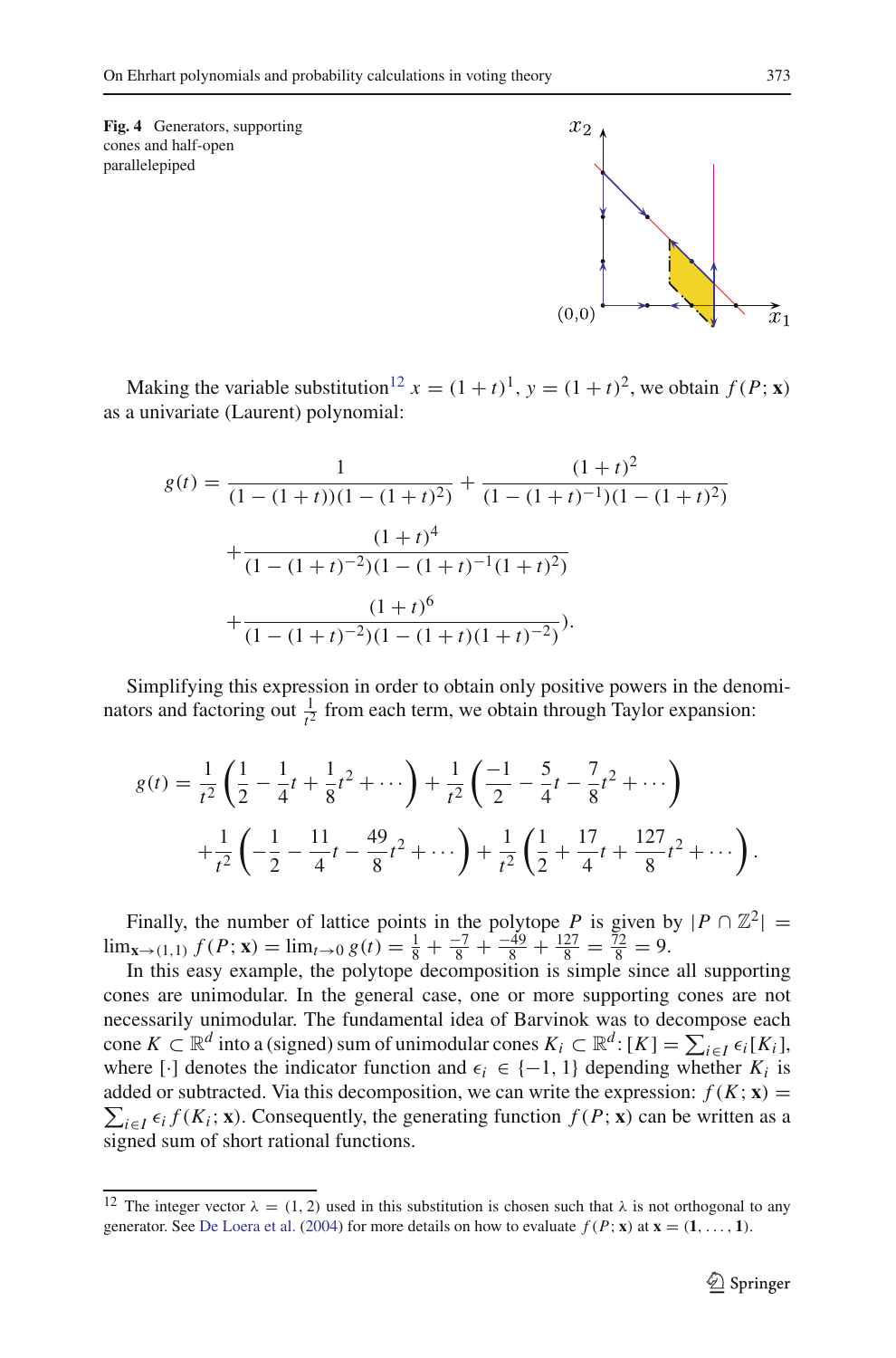**Theorem 2.4 (Barvinok)** *Let P be a rational polytope of dimension d. The multivariate generating function f* (*P*; **x**) *can be written in polynomial time as:*

$$
f(P; \mathbf{x}) = \sum_{i \in I} \epsilon_i \frac{\mathbf{x}^{w_i}}{\prod_{j=1}^d (1 - \mathbf{x}^{u_{ij}})}
$$

*where I is a (polynomial-size) indexing set,*  $\epsilon_i \in \{-1, 1\}$  *and*  $w_i$ *,*  $u_{ij} \in \mathbb{Z}^d$  *for all i and j.*

The polynomial-time algorithm described in the above Theorem was further generalized by Barvinok and Pommersheim (1999) to parametric polytopes. De Loera et al. (2004) developed the program **LattE**, a computer package for lattice point enumeration, which contains the first implementation of the technique of Barvinok for enumerating non-parametric polytopes.

Note that Barvinok's algorithm could be used to perform initial countings needed for Clauss's method in order to make these countings more efficient. However, using the extension proposed by Barvinok and Pommersheim, Ehrhart polynomials can be obtained *analytically*. This extension, implemented by Verdoolaege et al. (2004b), takes into account the validity domains while keeping the overall structure of Barvinok's algorithm (see Appendix). The first step is to compute parametric vertices and validity domains. Then, Barvinok's algorithm is applied to the fixed set of parametric vertices that belongs to each validity domain. Obviously, this parameterized version of Barvinok's algorithm needs to handle periodic numbers. To avoid the exponential behavior of the look-up tables used in the interpolation method, periodicity is represented using fractional parts, with the following notation: For a rational number *x*, the rational part is denoted by  $\{x\}$  and is defined as follows:  $\{x\} = x - |x|$ , where  $|x|$  is the largest integer less than or equal to *x*.

*Example 2.10* The periodic number  $U(n, m) =$  $\left[1 \frac{2}{3} \frac{1}{3}\right]$  $\frac{1}{2}$   $\frac{1}{3}$   $\frac{1}{6}$ 1 *n*,*m* can be written as  $({\frac{1}{2}}n)$  –

 $1\left(\frac{1}{3}m\right) + \left(\frac{1}{2}n\right) + 1$ ). The quasi-polynomial from Example 2.7 (for the last validity domain) can be written as  $(\frac{5}{4}m - \frac{5}{2} \{\frac{1}{2}m\} + \frac{5}{2})n + ((\frac{-1}{2} \{\frac{1}{2}n\} + \frac{1}{2})m + (\{\frac{1}{2}m\} - 1)\{\frac{1}{2}n\} \{\frac{1}{2}m\}$  + 1) Notice that this representation is more convenient when the period is very large.

To conclude this expository section, we mention that the proofs of theorems and formulas given above can be found in the references already cited, particularly (Barvinok 1993; Barvinok and Pommersheim 1999; Brion 1998). For a general background on algorithms computing Ehrhart polynomials, limits and time complexity of these algorithms, we recommend the excellent and complete report written by Verdoolaege et al. (2005).

#### **3 Applying Clauss and Barvinok algorithms to voting theory**

The purpose of this section is to illustrate the use of the Clauss and the Barvinok algorithms for obtaining new probabilistic results in voting theory. We consider three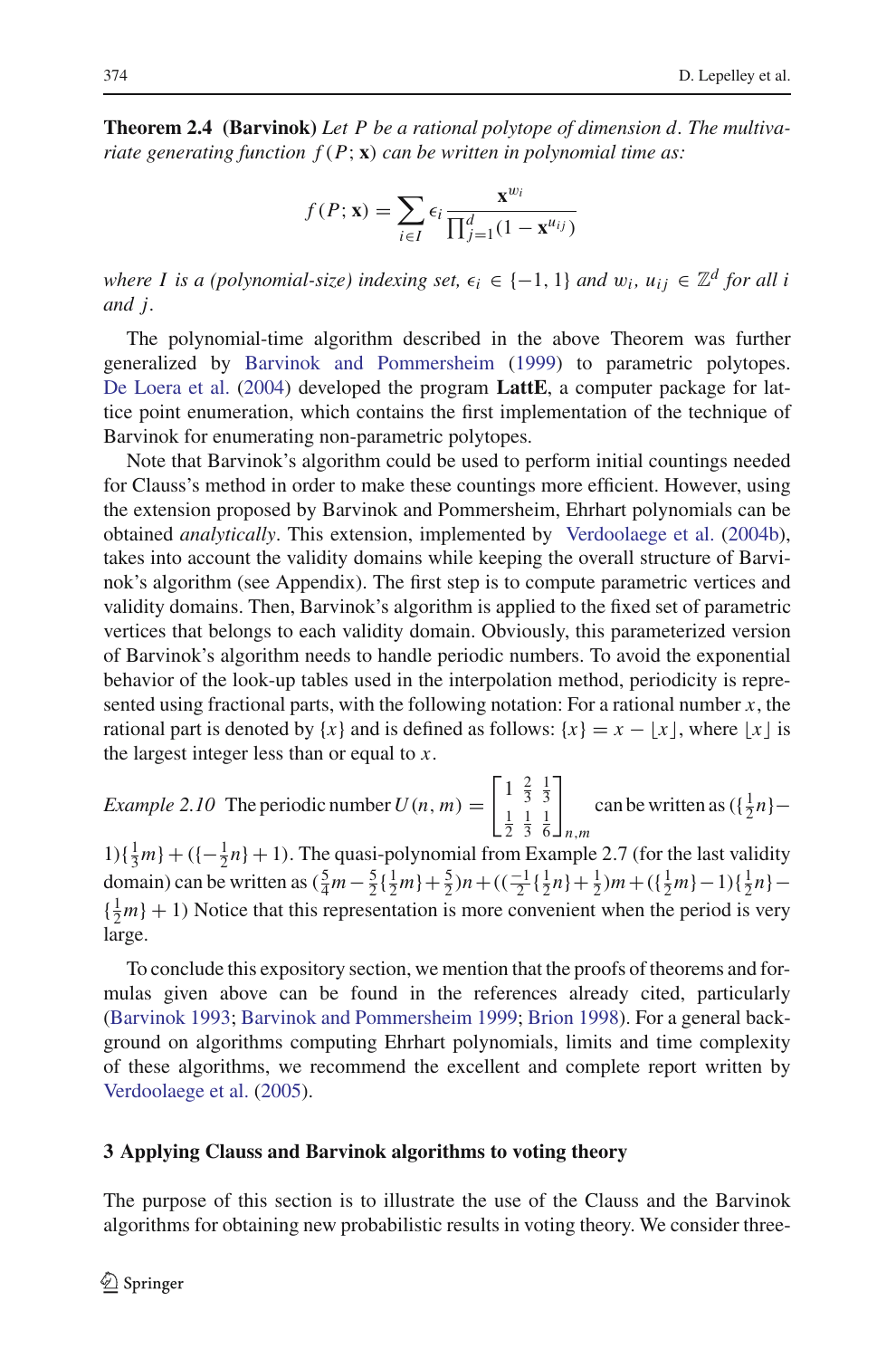candidate elections with *n* voters (the notation is the same as in the introduction) and IAC is assumed. In what follows, we will make use of the well known relation:

$$
D(n) = \frac{(n+1)(n+2)(n+3)(n+4)(n+5)}{120}
$$

which gives the total number of voting situations as a function of *n*, *i.e.* the number of integer solutions associated with the following system:

$$
n_1 + n_2 + n_3 + n_4 + n_5 + n_6 = n
$$
 and  $n_i \ge 0$  for  $i = 1, 2, ..., 6$ .

The programs we use to implement Clauss and Barvinok algorithms have been coded by Ahmed Louichi.<sup>13</sup> Three issues will be examined with the help of these programs.

#### 3.1 Problem 1: Disagreement between plurality and plurality runoff

The two voting methods that are the most commonly used in presidential elections are (simple) plurality voting and plurality runoff. Under plurality voting, each voter votes for one of the candidates and the candidate with the highest number of votes is elected. Under plurality runoff, a candidate is elected at the first stage if she obtains more than 50% of the votes; if no candidate obtains this absolute majority, then a second stage is organized in which the two candidates with the highest plurality scores at the first stage are confronted in a pairwise majority contest. It is of interest to ask the following question:What is the probability that these two methods disagree when IAC is assumed in a three-candidate election?

The two methods disagree when, for instance, *a* is the plurality winner, *b* obtains a plurality score higher than *c* and a majority of voters prefer *b* to *a*. <sup>14</sup> The system of linear (in)equalities that characterize this event is given as:

$$
n_1 + n_2 > n_3 + n_4,
$$
  
\n
$$
n_3 + n_4 > n_5 + n_6,
$$
  
\n
$$
n_1 + n_2 + n_5 < \frac{n}{2},
$$
  
\n
$$
n_1 + n_2 + n_3 + n_4 + n_5 + n_6 = n,
$$
  
\n
$$
n_i \ge 0 \text{ for } i = 1, 2, ..., 6.
$$

<sup>13</sup> The Clauss program is based on: Polylib library Barvinok project http://icps.u-strasbourg.fr/<sup>∼</sup> loechner/polylib/ by Chenikova (kernel), Wilde, Loechner and IRISA team. The parameterized Barvinok program is based on LattE project http://www.math.ucdavis.edu/∼latte/. and the Verdoolaege library http://www.cotnet.org/∼skimo/barvinok/. In order to deal with multi-precision integers, the GMP ftp://ftp.gnu.org/gmp and NTL http://www.shoup.net/ntl/. libraries have been used. The two programs are compiled with the GNU tools under the GPL license.

<sup>&</sup>lt;sup>14</sup> We ignore in this illustrative investigation the problem of tied elections.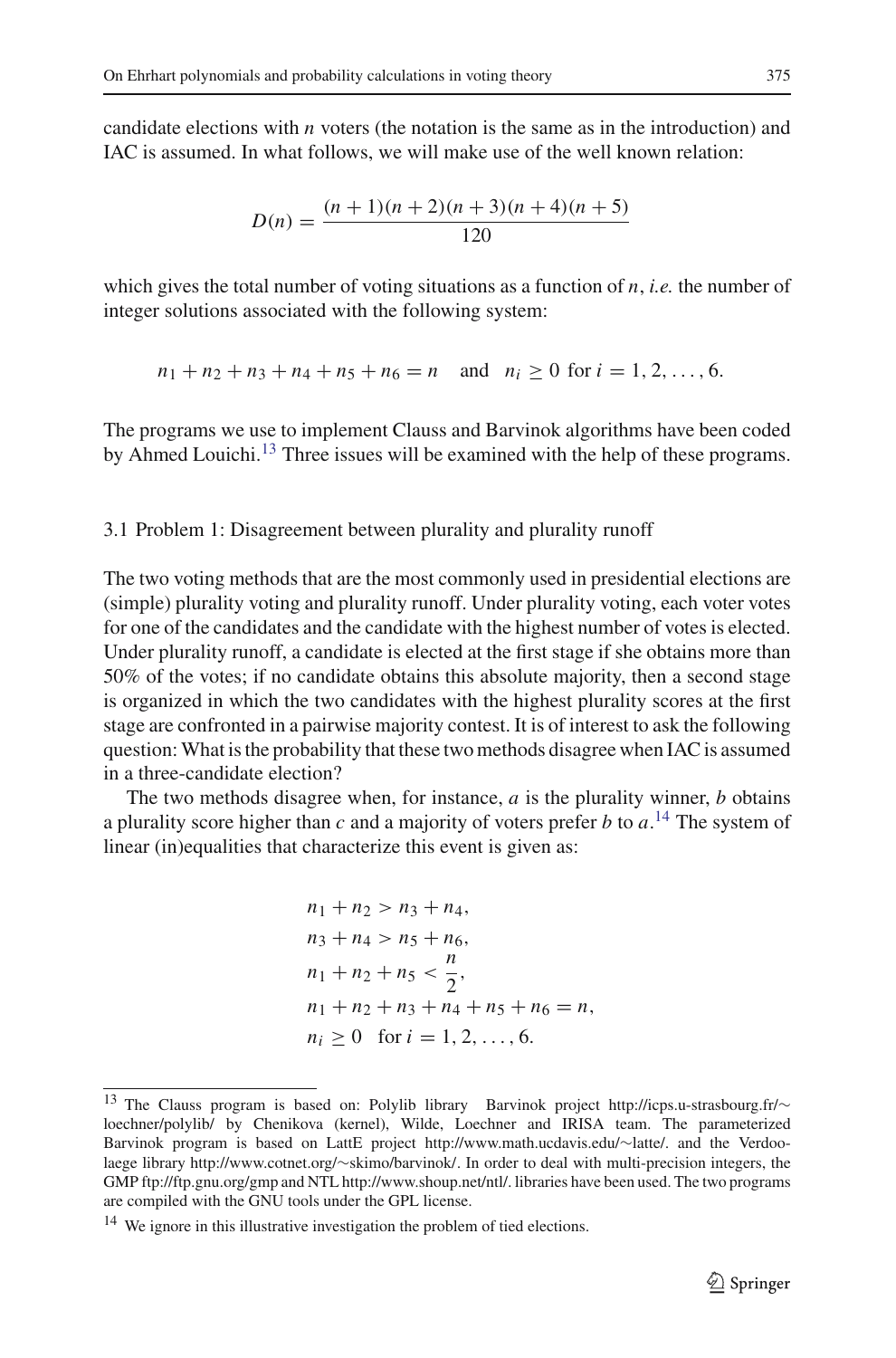Using Clauss's algorithm, we obtain (after a computation time of 1 minute and 40 seconds) the following quasi-polynomial:

$$
\frac{71}{414720}n^5 + \left[\frac{-1}{1728}, \frac{91}{82944}\right]_n n^4 + \left[\frac{-17}{5184}, \frac{-209}{41472}, \frac{-49}{5184}, \frac{47}{41472}, \frac{-49}{5184}, \frac{-209}{41472}\right]_n n^3
$$
  
+ 
$$
\left[\frac{1}{36}, \frac{-1589}{41472}, \frac{-65}{5184}, \frac{-7}{1536}, \frac{-1}{324}, \frac{-1333}{41472}, \frac{7}{576}, \frac{-2237}{41472}, \frac{1}{324}, \frac{17}{1536}, \frac{-97}{5184}, \frac{-1981}{41472}\right]_n n^2 + \left[\frac{4}{45}, \frac{-13661}{414720}, \frac{101}{2880}, \frac{-869}{46080}, \frac{29}{270}, \frac{4259}{414720}, \frac{-59}{2880}, \frac{-59021}{414720}, \frac{13}{90}, \frac{4171}{46080}, \frac{-17}{8640}, \frac{-41101}{414720}\right]_n n
$$
  
+ 
$$
\left[0, \frac{6223}{82944}, \frac{77}{1296}, \frac{-65}{1024}, \frac{16}{81}, \frac{13391}{82944}, \frac{-3}{16}, \frac{-11921}{82944}, \frac{20}{81}, \frac{159}{1024}, \frac{13}{1296}, \frac{-4753}{82944}\right]_n
$$

The program indicates that this relation is valid for  $n \geq 9$  and the periodicity can be seen to be equal to 12.

The use of Barvinok's algorithm gives (after 2 seconds) the following output, with the same validity domain:

$$
\frac{71}{414720}n^5 + \left(\frac{139}{41472}\left\{\left(\frac{1}{2}n+0\right)\right\} + \frac{-1}{1728}\right)n^4 + \left(\frac{1}{36}\left\{\left(\frac{1}{3}n+0\right)\right\}^2
$$
  
\n
$$
+\frac{-1}{36}\left\{\left(\frac{1}{3}n+0\right)\right\} + \left(\frac{61}{6912}\left\{\left(\frac{1}{2}n+0\right)\right\} + \frac{-17}{5184}\right)\right)n^3 + \left(\frac{-1}{12}\left\{\left(\frac{1}{4}n+\frac{1}{2}\right)\right\}^3
$$
  
\n
$$
+\left(\frac{1}{8}\left\{\left(\frac{1}{2}n+0\right)\right\} + \frac{1}{16}\right)\left\{\left(\frac{1}{4}n+\frac{1}{2}\right)\right\}^2 + \left(\frac{-3}{32}\left\{\left(\frac{1}{2}n+0\right)\right\} + \frac{1}{48}\right)
$$
  
\n
$$
\times \left\{\left(\frac{1}{4}n+\frac{1}{2}\right)\right\} + \left(\frac{-1}{12}\left\{\left(\frac{1}{3}n+0\right)\right\}^3 + \left(\frac{1}{6}\left\{\left(\frac{1}{2}n+0\right)\right\} + \frac{1}{4}\right)
$$
  
\n
$$
\times \left\{\left(\frac{1}{3}n+0\right)\right\}^2 + \left(\frac{-1}{6}\left\{\left(\frac{1}{2}n+0\right)\right\} + \frac{-1}{6}\right)\left\{\left(\frac{1}{3}n+0\right)\right\}
$$
  
\n
$$
+\left(\frac{-77}{2304}\left\{\left(\frac{1}{2}n+0\right)\right\} + \frac{7}{576}\right)\right)\right)n^2 + \left(\frac{-1}{12}\left\{\left(\frac{1}{4}n+\frac{1}{2}\right)\right\}^4
$$
  
\n
$$
+\left(\frac{1}{6}\left\{\left(\frac{1}{2}n+0\right)\right\} + \frac{-1}{2}\right)\left\{\left(\frac{1}{4}n+\frac{1}{2}\right)\right\}^3 + \left(\frac{11}{16}\left\{\left(\frac{1}{2}n+0\right)\right
$$

 $\mathcal{D}$  Springer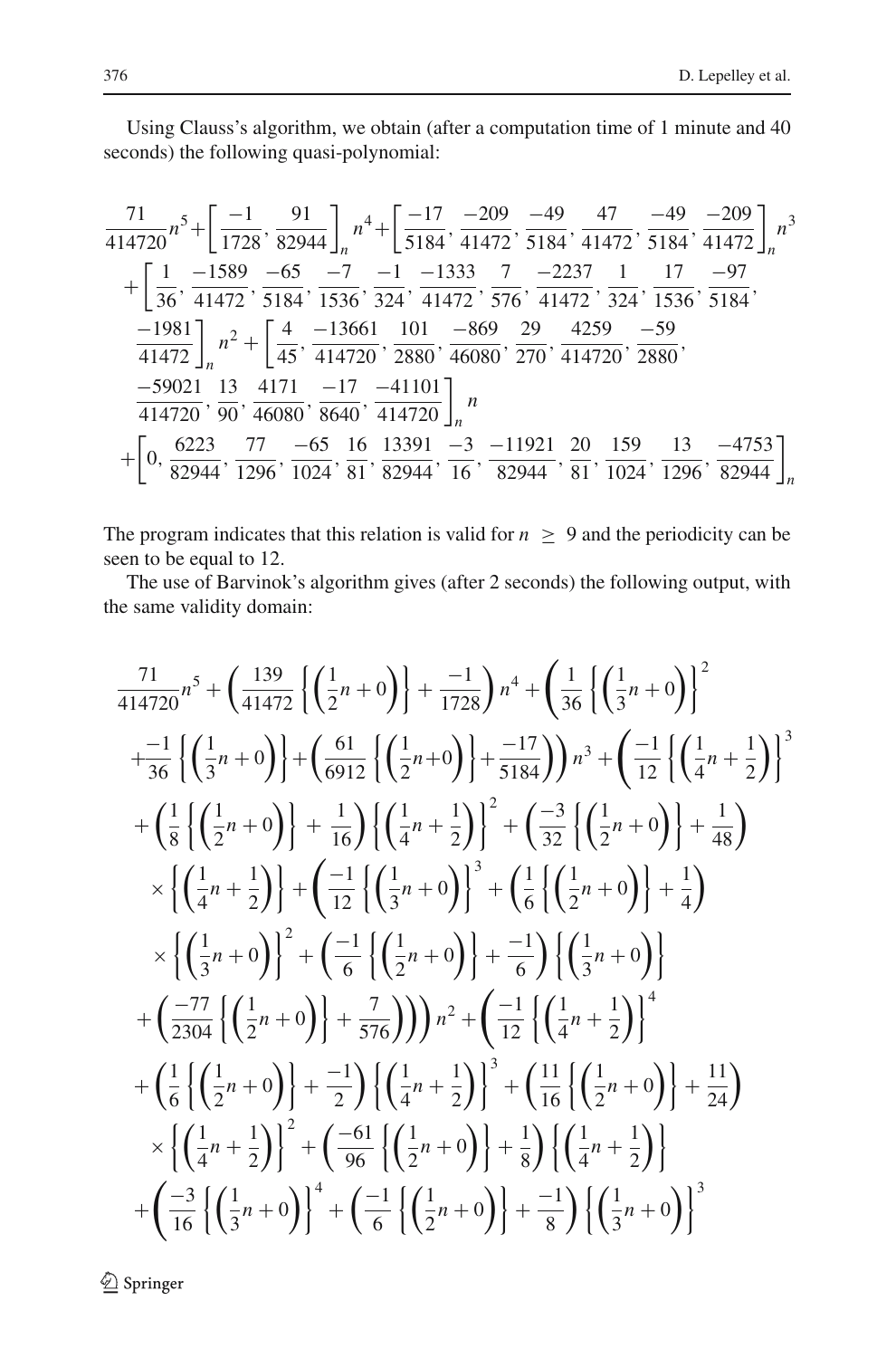$$
+\left(\frac{3}{2}\left\{\left(\frac{1}{2}n+0\right)\right\}+\frac{17}{48}\right)\left\{\left(\frac{1}{3}n+0\right)\right\}^{2}+\left(\frac{-4}{3}\left\{\left(\frac{1}{2}n+0\right)\right\}+\frac{-1}{24}\right) \times\left\{\left(\frac{1}{3}n+0\right)\right\}+\left(\frac{5}{384}\left\{\left(\frac{1}{2}n+0\right)\right\}+\frac{-59}{2880}\right)\right)\left(n+\left(\frac{4}{15}\left\{\left(\frac{1}{4}n+\frac{1}{2}\right)\right\}^{5} \n+\left(\frac{-1}{6}\left\{\left(\frac{1}{2}n+0\right)\right\}+-1\right)\left\{\left(\frac{1}{4}n+\frac{1}{2}\right)\right\}^{4}+\left(1\left\{\left(\frac{1}{2}n+0\right)\right\}+\frac{-1}{3}\right) \times\left\{\left(\frac{1}{4}n+\frac{1}{2}\right)\right\}^{3}+\left(\frac{29}{48}\left\{\left(\frac{1}{2}n+0\right)\right\}+1\right)\left\{\left(\frac{1}{4}n+\frac{1}{2}\right)\right\}^{2} \n+\left(\frac{-33}{32}\left\{\left(\frac{1}{2}n+0\right)\right\}+\frac{1}{15}\right\}\left\{\left(\frac{1}{4}n+\frac{1}{2}\right)\right\}+\left(\frac{3}{5}\left\{\left(\frac{1}{3}n+0\right)\right\}^{5} \n+\left(\frac{-3}{8}\left\{\left(\frac{1}{2}n+0\right)\right\}+\frac{-3}{2}\right)\left\{\left(\frac{1}{3}n+0\right)\right\}^{4}+\left(\frac{-1}{4}\left\{\left(\frac{1}{2}n+0\right)\right\}+\frac{2}{3}\right) \times\left\{\left(\frac{1}{3}n+0\right)\right\}^{3}+\left(\frac{27}{8}\left\{\left(\frac{1}{2}n+0\right)\right\}+\frac{-1}{2}\right)\left\{\left(\frac{1}{3}n+0\right\}^{2} \n+\left(\frac{-11}{4}\left\{\left(\frac{1}{2}n+0\right)\right\}+\frac{11}{15}\right)\left\{\left(\frac{1}{3}n+0\
$$

It can be checked that this formulation is equivalent to the one we have obtained with Clauss's algorithm. If, for example, we consider the coefficient of  $n<sup>4</sup>$  in Barvinok's result, we observe that  $\{\frac{1}{2}n + 0\} = 0$  if *n* is even and  $\{\frac{1}{2}n + 0\} = \frac{1}{2}$  if *n* is odd. Consequently, the *n*<sup>4</sup> coefficient is  $\frac{-1}{1728}$  if *n* is even and  $\frac{139}{41472} \times \frac{1}{2} - \frac{1}{1728} = \frac{91}{82944}$  if *n* is odd, in accordance with Clauss's algorithm result.

From this quasi-polynomial, it can be deduced that for  $n \equiv 9 \mod 12$ , the number of voting situations for which alternative *a* is the plurality winner and is not the plurality runoff winner is.<sup>15</sup>

$$
\frac{71}{414720}n^5 + \frac{91}{82944}n^4 + \frac{47}{41472}n^3 + \frac{17}{1536}n^2 + \frac{4171}{46080}n + \frac{159}{1024}.
$$

The eleven other polynomials can be obtained in a similar way.

Multiplying by 6 (the plurality winner may be  $a$ ,  $b$  or  $c$  and, when  $a$  is the plurality winner, *b* or *c* may obtain the second rank position) and dividing by the total number of voting situations  $D(n)$ , we obtain the desired probability. For  $n \equiv 9 \mod 12$ , this probability is given as:

$$
\frac{71n^5+455n^4+470n^3+4590n^2+37539n+64385}{576(n+1)(n+2)(n+3)(n+4)(n+5)}.
$$

This relation allows us to conclude that, for large electorates, the likelihood of a disagreement between plurality voting and plurality runoff is about 12%.

<sup>&</sup>lt;sup>15</sup> Clearly, this step is much easier when starting from Clauss's formulation rather than from Barvinok's result.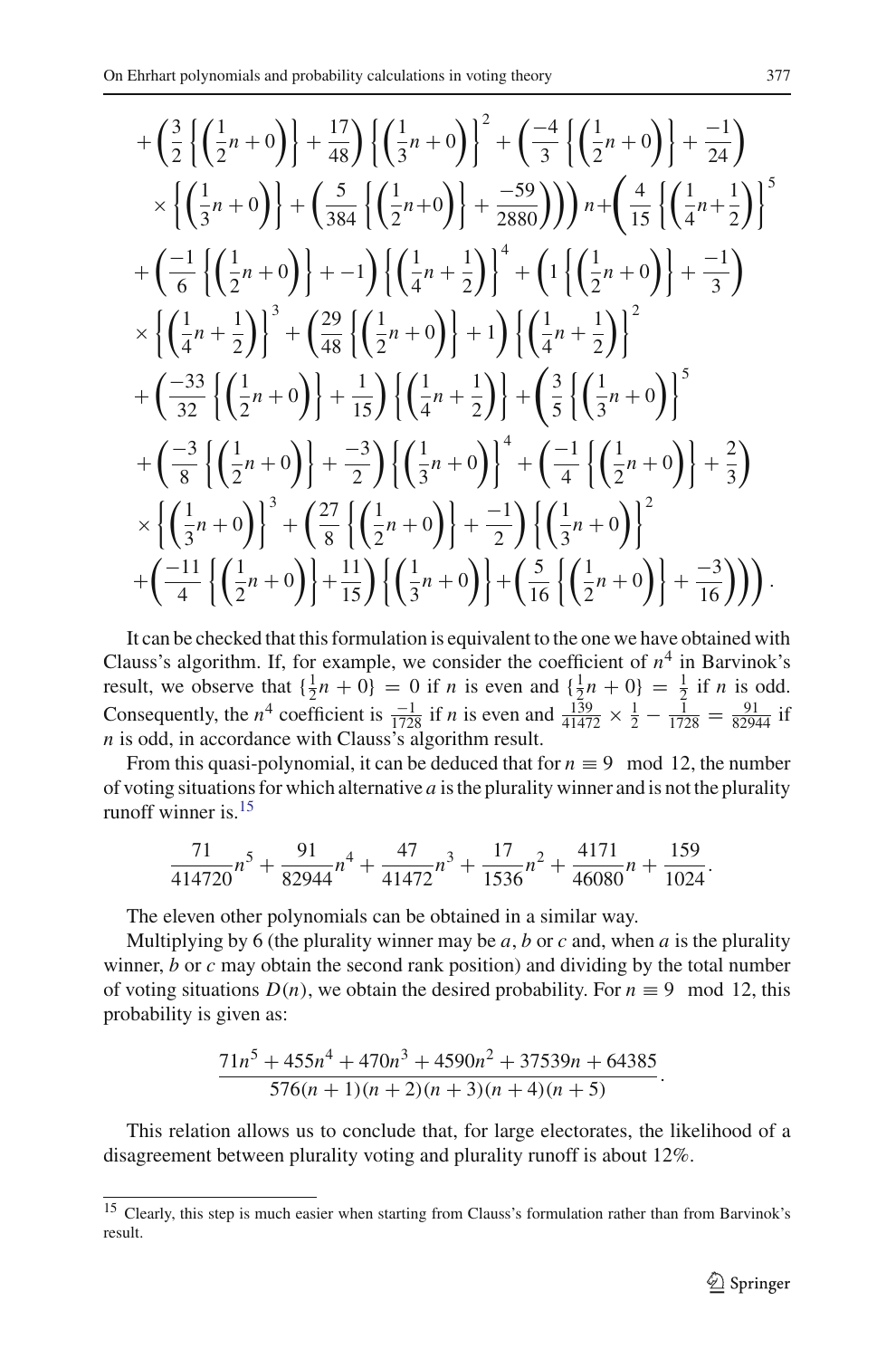#### 3.2 Problem 2: Manipulability of the Borda rule

Although there exists different ways for measuring the manipulability of alternative voting rules (see e.g. Pritchard and Wilson (2005)), the most common approach consists of computing the proportion of voting situations for which the rule under consideration is manipulable by a single voter (*individual* manipulation) or by a coalition of voters (*collective manipulation*). Adopting this approach, Lepelley and Mbih (1994) have shown, among other results, that, for large electorates, the plurality rule can be manipulated by a coalition of voters in 29% of the voting situations (7/24, to be exact), and the corresponding proportion for plurality runoff is 1/9 (11%). In a recent paper, Favardin and Lepelley (2006) have used a Clauss–Huang–Chua type algorithm to compute the manipulability of a large number of voting rules. However, they failed to obtain the exact limiting coalitional manipulability of the famous Borda rule:<sup>16</sup> in this case, Clauss's algorithm does not work for the reason suggested earlier (degenerate domains). We are going to show that the use of Barvinok's algorithm can solve the problem.

A bit of notation is needed.  $V(n)$  is the proportion of voting situations at which the Borda rule is manipulable by a coalition of voters. We wish to evaluate  $V(\infty)$ . Let  $B_{ij}$  be the difference between the Borda score of candidate *i* and the Borda score of candidate *j*. Consider a voting situation where the Borda winner is candidate *a*. Favardin et al. (2002) have shown that the Borda rule is manipulable by a coalition of voters at this situation if and only if:

$$
B_{bc} + 2n_6 \ge n_3
$$
 and  $B_{ab} < n_3 + n_6$  (1)

or 
$$
n_3 > B_{bc} + 2n_6 \ge 0
$$
 and  $B_{ab} < B_{bc} + 3n_6$  (2)

or 
$$
B_{cb} + 2n_4 > n_5
$$
 and  $B_{ac} < n_4 + n_5$  (3)

or 
$$
n_5 \ge B_{cb} + 2n_4 \ge 0
$$
 and  $B_{ac} < B_{cb} + 3n_4$  (4)

Let  $\#(i)$  denote the number of situations that are compatible with inequalities  $(i)$ ,  $i = 1, 2, 3, 4$ . Let  $\#(i, j)$  be the number of situations that are compatible with both  $(i)$ and (*j*). Clearly,  $\#(1, 2) = 0$  and  $\#(3, 4) = 0$ . Noting that, for large *n*, all the above inequalities can be considered as strict for our purpose (the proportion of situations corresponding to an equality tends towards 0), and using symmetry arguments, we obtain that  $V(n)$  can be computed as:

$$
V(n) = \frac{3(2\#(1) + 2\#(2) - \#(1, 3) - \#(2, 4) - 2\#(1, 4))}{D(n)}.
$$

It remains to calculate  $\#(1), \#(2), \#(1, 3), \#(2, 4)$  and  $\#(1, 4)$ .

<sup>&</sup>lt;sup>16</sup> Under this rule, the voters are asked to rank the candidates. In three-candidate elections, the Borda rule consists in giving 2 points to a candidate for each ballot on which she is ranked first, 1 point for each on which she is ranked second and 0 point for a last rank position. The winner is the candidate with the highest number of points.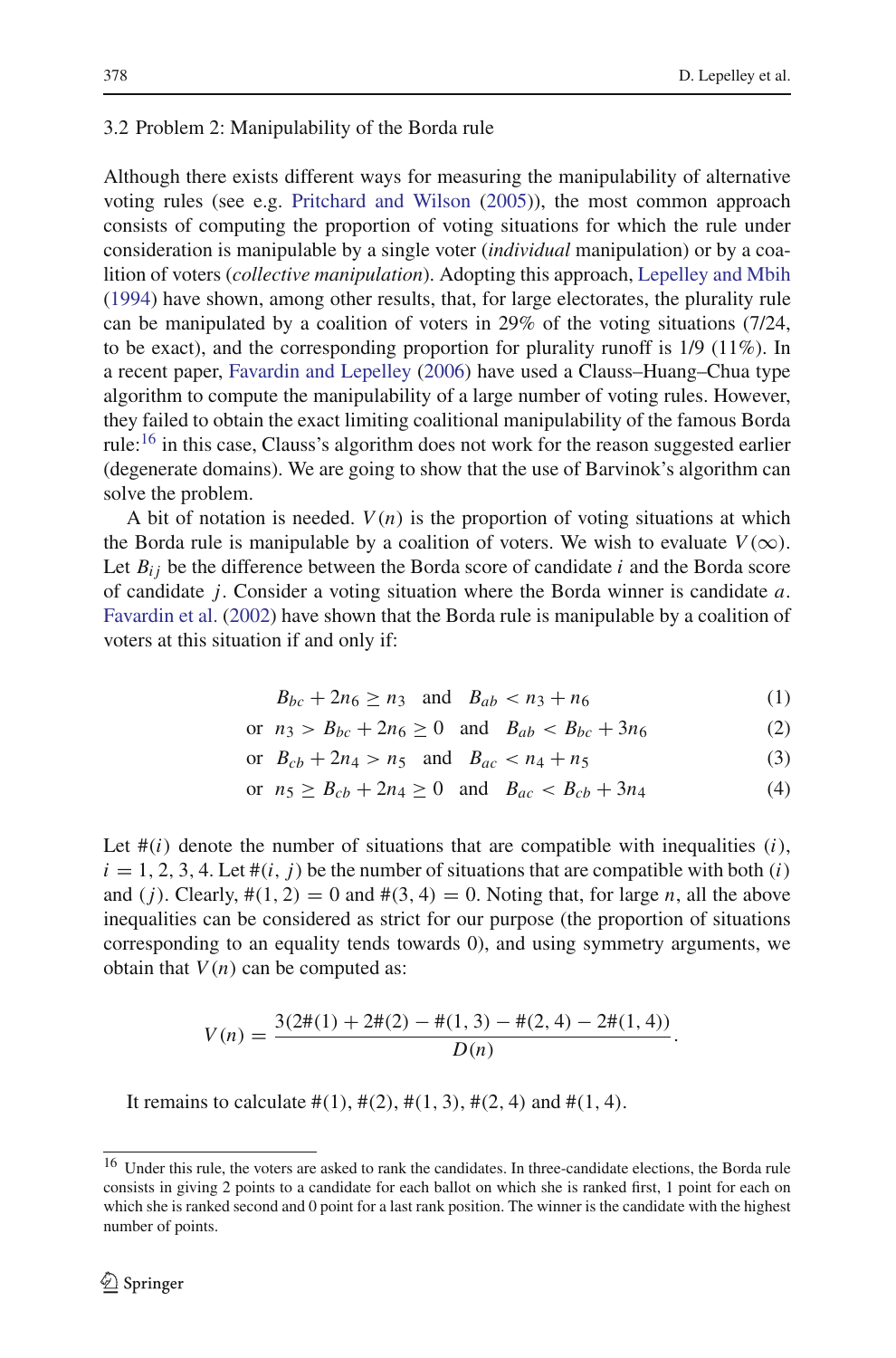Given the definition of  $B_{i,j}$ , the system of inequalities associated with  $\#(1)$  can easily be written as (the third and fourth inequalities mean that *a* is the Borda winner):

$$
n_1 - n_2 + n_3 + n_4 - 2n_5 + n_6 \ge 0
$$
  
\n
$$
-n_1 - 2n_2 + 2n_3 + 2n_4 - n_5 + 2n_6 \ge 0
$$
  
\n
$$
n_1 + 2n_2 - n_3 - 2n_4 + n_5 - n_6 > 0
$$
  
\n
$$
2n_1 + n_2 + n_3 - n_4 - n_5 - 2n_6 > 0
$$
  
\n
$$
n_1 + n_2 + n_3 + n_4 + n_5 + n_6 = n
$$
  
\n
$$
n_i \ge 0 \text{ for } i = 1, 2, ..., 6.
$$

Confronted by this set of inequalities, Clauss's algorithm is inoperative. Barvinok's algorithm, on the other hand, provides an output after a calculation time of 3 seconds. This output is quite huge and more than 10 pages would be necessary to exhibit it. But all that we need for computing the limiting value of  $V(n)$  is the coefficient of  $n^5$ , which is independent from *n* (cf. Theorem 2.1). This coefficient is 43871/61236000.

We can obtain, in a similar way, the coefficients of the leading term of the quasipolynomials corresponding to (respectively)  $\#(2)$ ,  $\#(1, 3)$ ,  $\#(2, 4)$  and  $\#(1, 4)$ . Finally, the desired result is given as

$$
V(\infty) = 3 \frac{2 \frac{43871}{61236000} + 2 \frac{473}{5832000} - \frac{234989}{1714608000} - \frac{2059}{122472000} - 2 \frac{1237}{54432000}}{1 \frac{1}{120}} = \frac{132953}{264600}.
$$

It is worth noticing that this exact result (50.247%) is very close to the approximation given in Favardin et al. (2002) (50.25%).

## 3.3 Problem 3: Manipulability, plurality rule and single-peakedness

An interesting feature of the Clauss and Barvinok algorithms is that they enable the obtaining of quasi-polynomials as a function of more than one parameter. For example, it becomes possible to derive probability representations that depend not only on *n*, the number of voters, but also on another parameter which captures some given attribute of preference profiles. This is precisely what we wish to illustrate with this third problem.

We follow here an idea developped by Gehrlein (2006a, 2004, 2006b). Suppose we want to study the coalitional manipulability of the plurality rule in three-alternative elections. Lepelley and Mbih (1994) provided a representation for the proportion of situations at which plurality is manipulable by a coalition of voters. It is possible to go further by investigating what happens when some degree of consistency of individual preferences is introduced. The notion of single peakedness had been proposed by Black in order to reflect this coherence of preferences in voting situations. In three-alternative elections, preferences are single peaked when some candidate is never ranked in the last place in the preference rankings of the voters. Assuming that preferences are "perfectly" single peaked is an hypothesis that can be considered as too radical in many circumstances. It is probably more interesting and more realistic to consider a *tendency* towards single peakedness. For that purpose, we will use the parameter *k*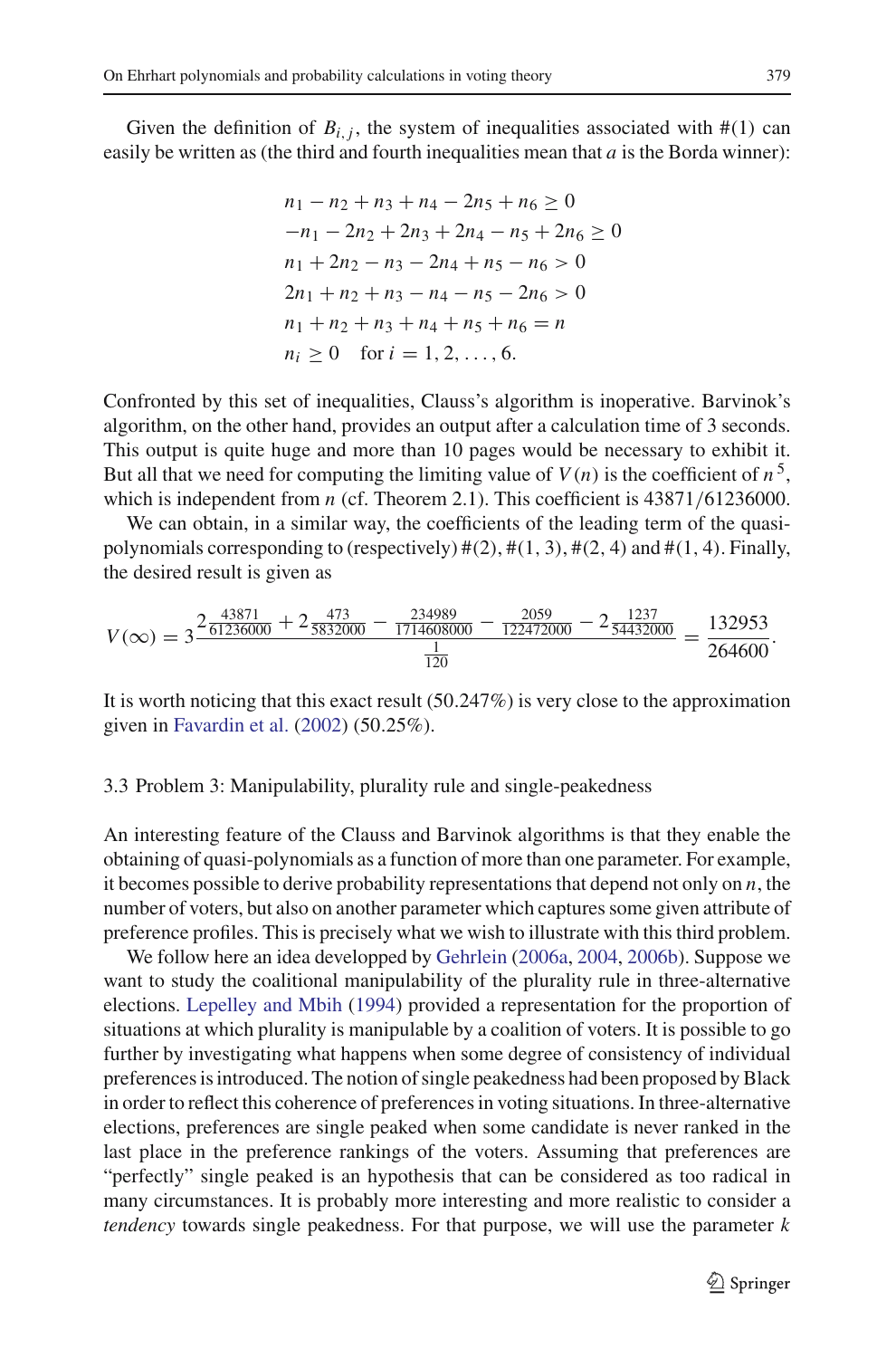that measures the minimum number of times that some candidate is ranked last in the preferences of voters:

$$
k = \min\{n_4 + n_6, n_2 + n_5, n_1 + n_3\}.
$$

The number *k* serves as a simple measure of the proximity of a voting situation to being perfectly single peaked. When  $k = 0$ , the associated situation has perfectly single peaked preferences, and taking  $k$  close to its maximum value  $(n/3)$  reflects a situation that is far from perfect single peakedness. We know from Gehrlein (2006a) that, given *n* and  $k$ ,  $0 \le k \le n/3$ , the total number of situations is given as:

$$
D(n,k) = \frac{(k+1)(n-3k)((n+1)(n+5) - 3k(2+k))}{2}
$$

Instead of directly computing the number of situations at which plurality is manipulable, we will compute the number of situation where no manipulation can occur; such situations will be said to be *stable*. Once again, we will ignore tied elections: it means that the plurality winner is supposed to be unique and the candidate obtaining the minimum number of last places in the preference rankings is also unique. Assume that candidate *a* is the plurality winner. Three cases must be considered, according to the identity of the candidate who obtains the minimum number of last positions. In each of these cases, we must have:

$$
\begin{aligned}\nn_1 + n_2 - n_3 - n_4 - n_6 &> 0 \\
n_1 + n_2 - n_4 - n_5 - n_6 &> 0 \\
n_1 + n_2 + n_3 + n_4 + n_5 + n_6 &= n \\
n_i \ge 0 \quad \text{for } i = 1, 2, ..., 6\n\end{aligned}
$$
\n(3.1)

The two first inequalities come from Lepelley and Mbih and characterize the stable situations for which  $a$  is the plurality winner. In addition to  $(3.1)$ , we must also have:

$$
n_4 + n_6 < n_2 + n_5, n_4 + n_6 < n_1 + n_3 \quad \text{and} \quad n_4 + n_6 = k \tag{3.2}
$$

if *a* obtains the minimum number of last positions;

$$
n_2 + n_5 < n_4 + n_6, n_2 + n_5 < n_1 + n_3 \quad \text{and} \quad n_2 + n_5 = k \tag{3.3}
$$

if *b* obtains the minimum number of last positions;

$$
n_1 + n_3 < n_2 + n_5, n_1 + n_3 < n_4 + n_6 \quad \text{and} \quad n_1 + n_3 = k \tag{3.4}
$$

if *c* obtains the minimum number of last positions. It can be checked by symmetry arguments that the number of situations compatible with  $((3.1)$  and  $(3.3)$ ) is equal to the number of situations compatible with  $((3.1)$  and  $(3.4)$ ). Consequently, the proportion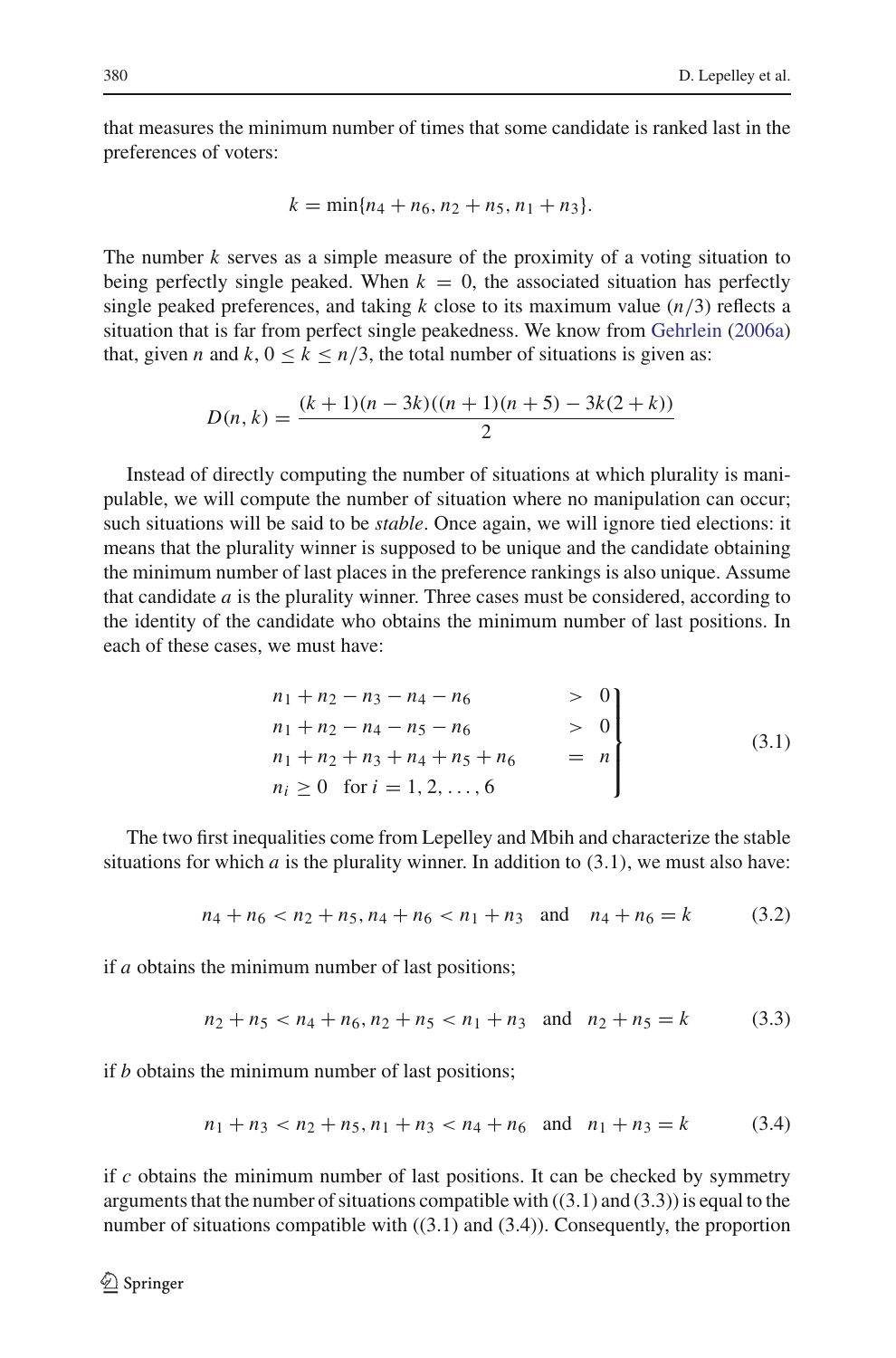| <b>Table 1</b> Impact of a tendency<br>towards single peakedness on | $\boldsymbol{k}$ | P(300, k) | $\boldsymbol{k}$ | P(300, k) |
|---------------------------------------------------------------------|------------------|-----------|------------------|-----------|
| the frequency of stable situations                                  | $\overline{0}$   | 0.858     | 54               | 0.693     |
| under plurality rule: (3)<br>candidates, 300 voters)                | 6                | 0.849     | 60               | 0.658     |
|                                                                     | 12               | 0.837     | 66               | 0.617     |
|                                                                     | 18               | 0.824     | 72               | 0.574     |
|                                                                     | 24               | 0.808     | 78               | 0.538     |
|                                                                     | 30               | 0.791     | 84               | 0.511     |
|                                                                     | 36               | 0.771     | 90               | 0.491     |
|                                                                     | 42               | 0.749     | 96               | 0.459     |
|                                                                     | 48               | 0.723     |                  |           |

of stable situations given *n* and *k* can be computed as:

$$
P(n,k) = \frac{3 \left( \#((3.1) \text{ and } (3.2)) + 2 \#((3.1) \text{ and } (3.3)) \right)}{D(n,k)}.
$$

We have calculated  $\#((3.1) \text{ and } (3.2))$  and  $\#((3.1) \text{ and } (3.3))$  by using Barvinok's algorithm. The computation time was about 2 seconds for each set of inequalities. We give hereafter the results we have derived from the output for the particular case where the parameters *n* and *k* are even multiples of three (similar representations could be obtained for all the other cases). Three validity domains must be distinguished. For each of these domains, the representation for  $P(n, k)$  is as follows:

Domain 1: 
$$
0 \le k \le \frac{n-4}{5}
$$
  
\n
$$
\frac{124n^3(k+1)-6n^2(73k^2-40k-104)-12n(35k^3+396k^2+418k+84)+k(1771k^3+7984k^2+7500k+1584)}{144(k+1)(n-3k)(n^2+6n-3k^2-6k+5)}
$$
\nDomain 2:  $\frac{n-2}{5} \le k \le \frac{n-4}{4}$   
\n
$$
\frac{-n^4+12n^3(4k+3)-4n^2(24k^2-72k-83)-32n(20k^3+102k^2+1000k+21)+32k(51k^3+204k^2+220k+69)}{144(k+1)(n-3k)(n^2+6n-3k^2-6k+5)}
$$
\nDomain 3:  $\frac{n-2}{4} \le k \le \frac{n-2}{3}$   
\n $\frac{n^4-9n^3k+3n^2(12k^2+5k+14)-2n(36k^3+36k^2+11k+6)+6k(9k^3+12k^2+2k+3)}{144(k+1)(n-3k)(n^2+6n-3k^2-6k+5)}$ 

Computer enumeration was used to verify these representations for small values of the parameters. Table 1 lists  $P(300, k)$  values for  $k = 0, 6, 12, \ldots, 96$ .

The results show that introducing some degree of homogeneity in individual preferences clearly increases stability. However, it can be observed that, even in the presence of perfect single peakedness, the possibility of manipulation by a coalition of voters remains significant: for  $k = 0$  and large *n*, the manipulability measure is still equal to  $1 - \frac{124}{144} = 5/36$  (about 14%).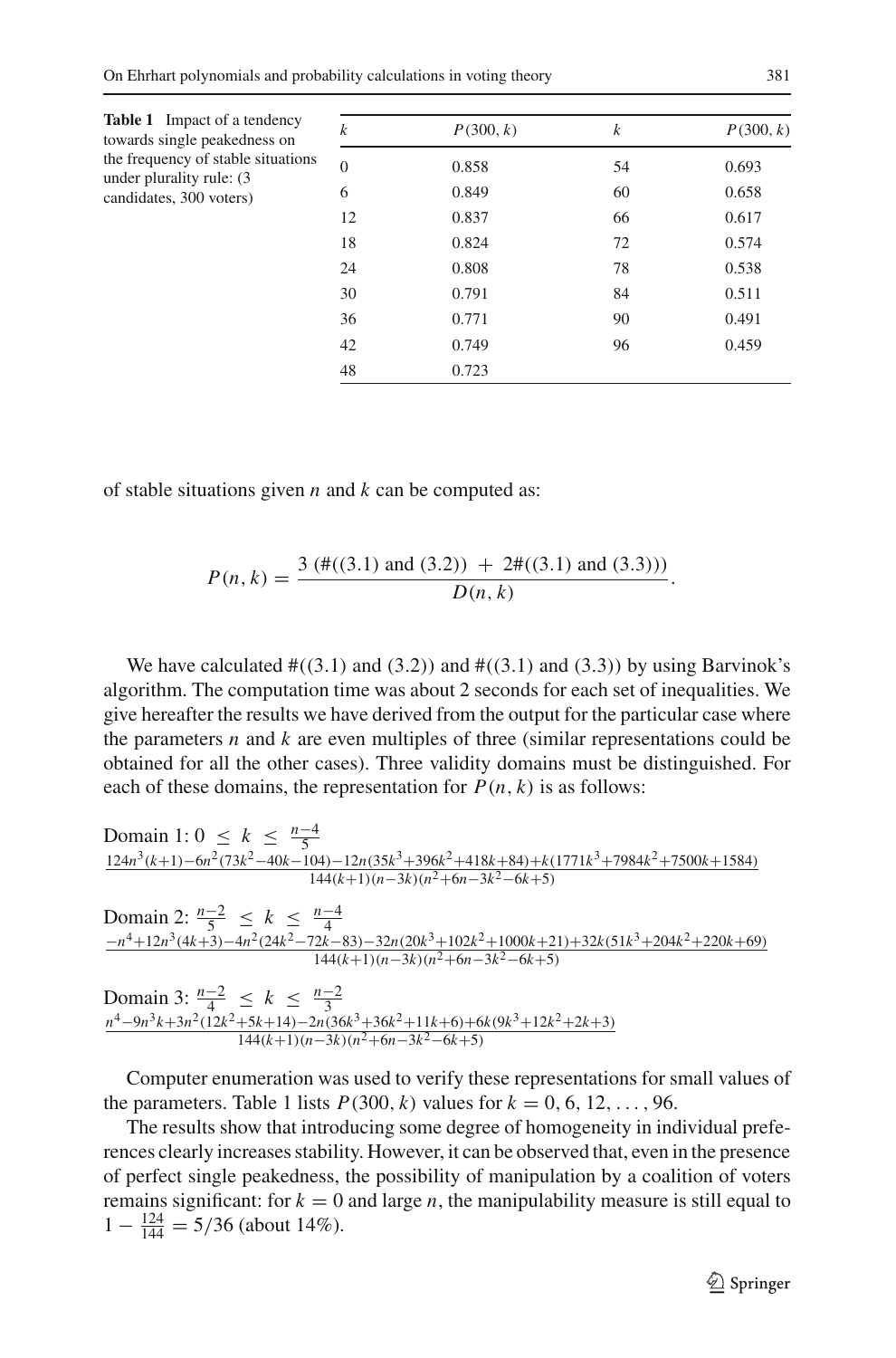## **4 Concluding remark**

The use of the Clauss and Barvinok algorithms greatly facilitates the derivation of probability representations for voting outcomes. Barvinok's method appears to be particularly efficient and should be able to solve most of the problems of a probabilistic nature that we could considerer in voting theory for three candidate elections. The main limit of these algorithms is related to the number of variables and parameters that they can take into account. The maximum number that the Clauss and Barvinok methods can deal with seems to be about  $20^{17}$  Consequently, it is not possible to analyze four candidate elections, where the total number of variables (possible preference rankings) is 24. We hope that further developments of these algorithms will enable the overcoming of this difficulty.

## **Appendix**

**Algorithms** (from Verdoolaege et al. 2004b, 2005)

## **Algorithm 1: Barvinok's algorithm**

- 1. For each vertex v*<sup>i</sup>* of *P*
	- (a) Determine supporting cone,  $K(P, v_i)$
	- (b) Let  $K = K(P, v_i) v_i$
	- (c) Decompose *K* into unimodular cones  $K_j$  such that:  $[K] = \sum_j \epsilon_j[K_j]$
	- (d) For each  $K_j$ , determine  $f(K_j; x)$
	- (e)  $f(K(P, v_i); x) = \sum_j \epsilon_j x^{E(v_i, K_j)} f(K_j; x), \epsilon_j \in \{-1, 1\}$  and  $E(v_i, K_j)$  is the unique lattice point belonging to the fundamental half-open parallelepiped corresponding to the translated cone  $K_i + v_i$
- 2.  $f(P; x) = \sum_{v_i \in D} f(K(P, v_i); x)$
- 3. evaluate  $f(P; 1)$

## **Algorithm 2: Parameterized Barvinok**

- 1. For each (parametric) vertex  $v_i(\mathbf{p})$  of P
	- (a) Determine supporting cone,  $K(P, v_i(\mathbf{p}))$
	- (b) Let  $K = K(P, v_i(\mathbf{p})) v_i(\mathbf{p})$
	- (c) Decompose *K* into unimodular cones:  $[K] = \sum_j \epsilon_j[K_j]$
	- (d) For each  $K_i$ , determine  $f(K_i; x)$
	- (e)  $f(K(P, v_i(\mathbf{p})); x) = \sum_j \epsilon_j x^{E(v_i(\mathbf{p}), K_j)} f(K_j; x)$
- 2. For each validity domain *D* of *P*
	- (a)  $f(P; x) = \sum_{v_i(\mathbf{p}) \in D} f(K(P, v_i(\mathbf{p})); x)$
	- (b) evaluate  $f(P; 1)$

<sup>&</sup>lt;sup>17</sup> Notice that this limitation is due to the practicality of the computer implementation rather than to some mathematical difficulty.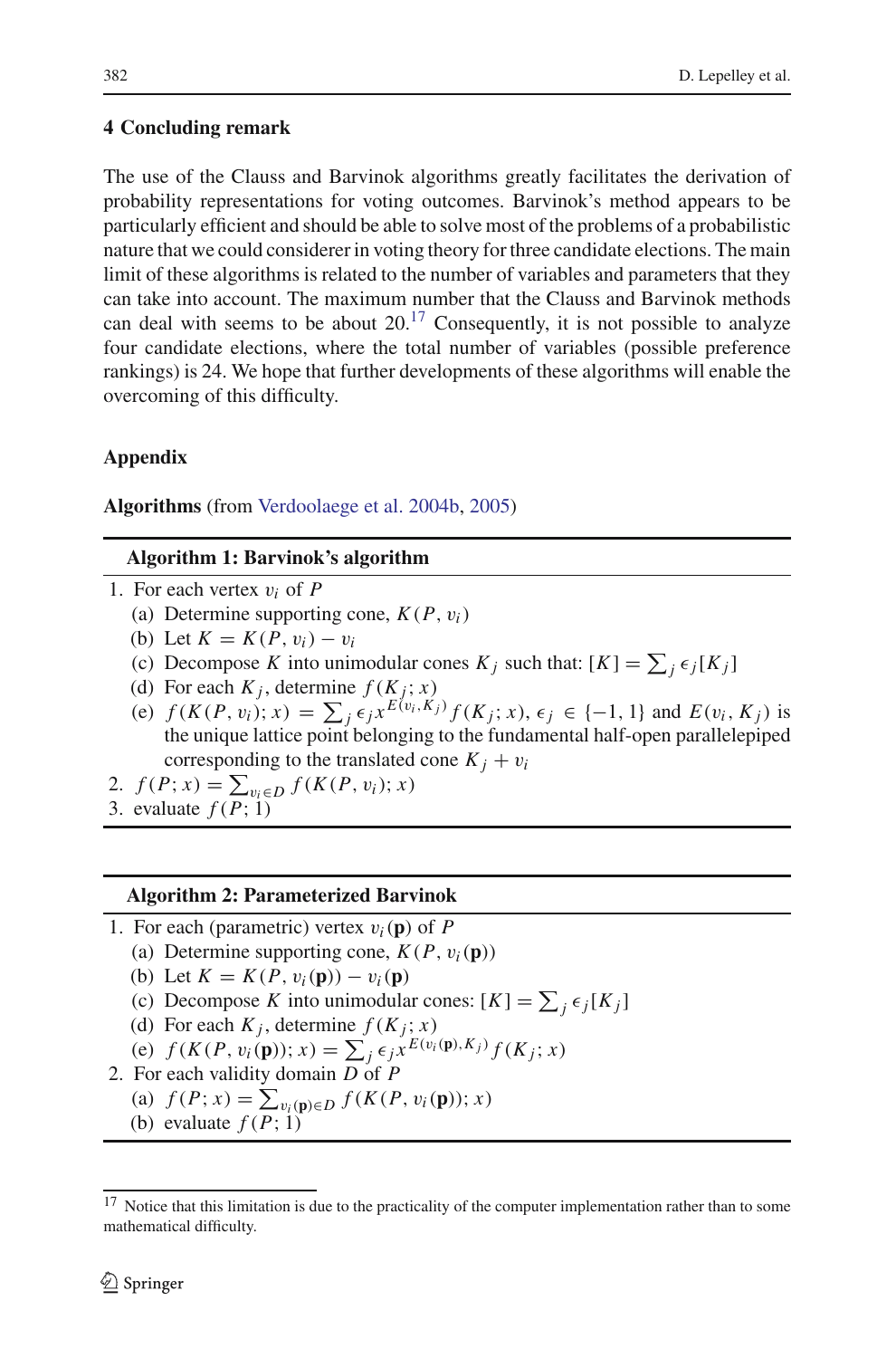### **References**

- Barvinok A (1993) A polynomial time algorithm for counting integral points in polyhedra when the dimension is fixed. In: 34th annual symposiumon foundations of computer science, November 1993. IEEE, pp. 566–572
- Barvinok A, Pommersheim J (1999) An algorithmic theory of lattice points in polyhedra. New Perspect Algebraic combinat 38:91–147
- Brion M (1998) Points entiers dans les polyhèdres convexes. Ann Sci École Normale Supérieure 21(4):653– 663
- Clauss P, Loechner V (1996) Parametric analysis of polyhedral iteration spaces. In: Proceedings of the international conference on application specific array processors, ASAP'96, August
- Clauss P, Loechner V, Wilde D (1997) Deriving formulae to count solutions to parameterized linear systems using ehrhart polynomials: applications to the analysis of nested-loop programs. Technical report
- De Loera JA, Hemmecke R, Tauzer J, Yoshida R (2004) Effective lattice point counting in rational convex polytopes. J Symb Comput 38:1273–1302
- Ehrhart E (1962) Sur les polyhèdres rationnels homothétiques à n dimensions. C R Acad Sci Paris 254:616– 618
- Ehrhart E (1967) Sur un problème de géométrie diophantienne linéaire. PhD thesis. J R A Math 226:1–49
- Ehrhart E (1977) Polynomes arithmétiques et méthodes des polyhèdres en combinatoire. International series of numerical mathematics, vol 35. Birkhhauser, Basles/Stuttgart 35
- Favardin P, Lepelley D (2006) Some further results on the manipulability of social choices rules. Soc Choice Welf 26:485–509
- Favardin P, Lepelley D, Serais J (2002) Borda rule, Copeland method and strategic manipulation. Rev Econ Des 7:213–228
- Gehrlein W (2002) Obtaining representations for probabilities of voting outcomes with effectively unlimited precision integer arithmetic. Soc Choice Welf 19:503–512
- Gehrlein W (2004) Consistency of measures of social homogeneity: a connection with proximity to single peaked preferences. Quality Quantity 38:147–171
- Gehrlein W (2006a) Probabilities of election outcomes with two parameters: The relative impact of unifying and polarizing candidates. Rev Econ Des 9:317–336
- Gehrlein W (2006b) The sensitivity of weight selection for scoring rules to profile proximity to single peaked preferences. Soc Choice Welf 26:191–208
- Gehrlein W, Fishburn P (1976) Condorcet's paradox and anonymous preference profiles. Public Choice  $26.1 - 18$
- Huang H, Chua VCH (2000) Analytical representation of probabilities under the IAC condition. Soc Choice Welf 17:143–155
- Lepelley D, Mbih B (1994) The vulnerability of four social choice functions to coalitional manipulation of preferences. Soc Choice Welf 11:253–265
- Loechner V (1999) Polylib: A library for manipulating parameterized polyhedra. Technical Report, ICPS, Université Louis Pasteur de Strasbourg, France, March
- Loechner V, Wilde D (1997) Prameterized polyhedra and their vertices. Int J Parallel Programm 25(6):525– 549
- Pritchard G, Wilson M (2005) Exact results on manipulability of positional voting rules. Technical report, University of Auckland, December
- Verdoolaege S, Beyls K, Bruynooghe M, Seghir R, Loechner V Analytical computation of ehrhart polynomials and its applications for embedded systems. In: Workshop on optimizations for DSP and embedded systems, in conjunction with IEEE/ACM international symposium on code generation, March 2004
- Verdoolaege S, Seghir R, Beyls K, Loechner V, Bruynooghe M Analytical computation of ehrhart polynomials: Enabling more compiler analysis and optimizations. In: Proceedings of international conference on compilers, architecture, and synthesis for embedded systems, September 2004b, Washington D.C, pp. 248–258
- Verdoolaege S, Woods K, Bruynooghe M, Cools R (2005) Computation and manipulation of enumerators of integer projections of parametric polytopes. Technical Report CW 392, Katholieke Universiteit Leuven, Departement of Computer Sciences, Celestijnenlaan 200A–B-3001 Heverlee, Belgium, March
- Wilson M, Pritchard G (2006) Probability calculations under the IAC hypothesis. Working paper